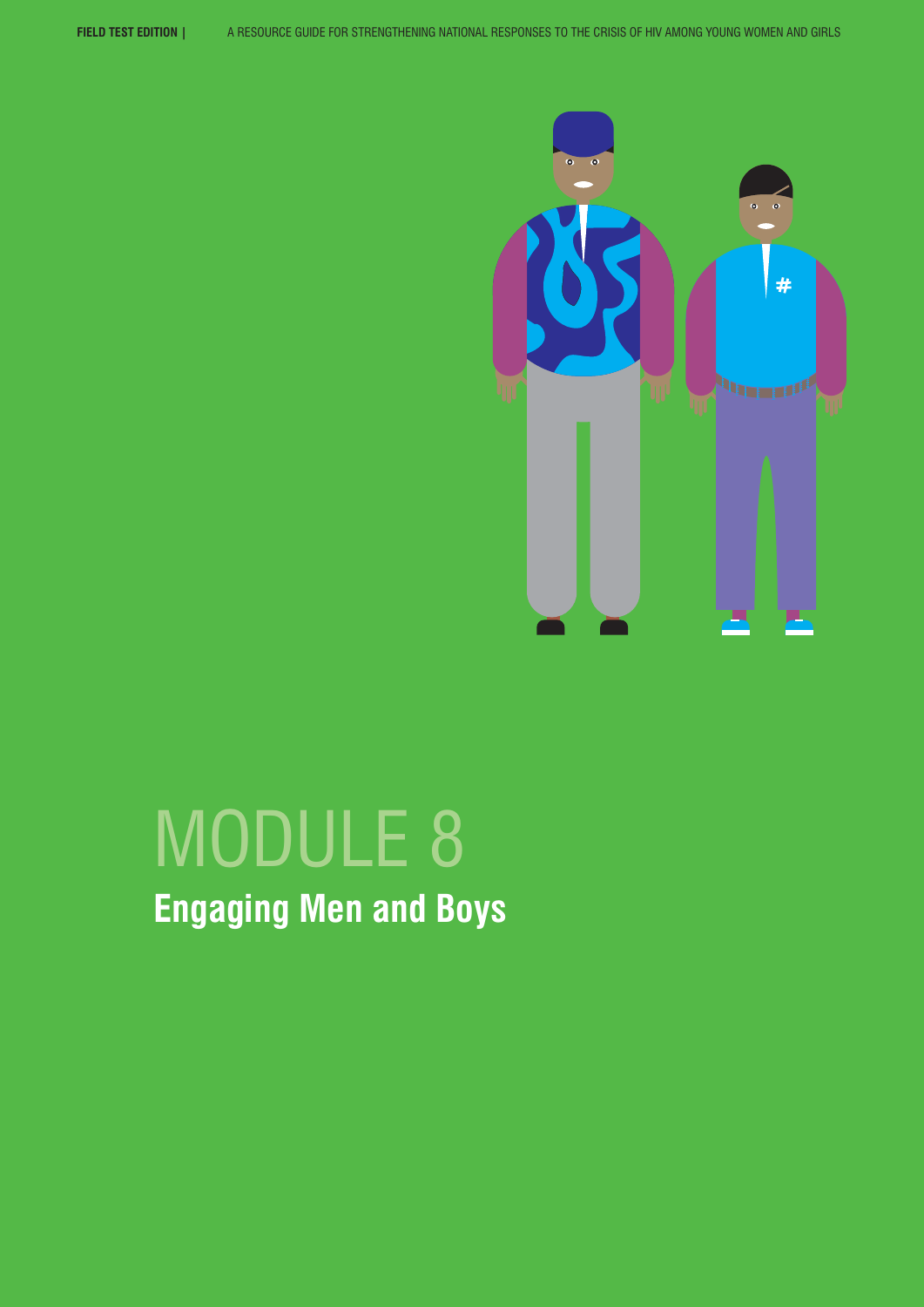# **Preamble**

HIV programming for young women and girls is most effective when programmes are synchronized across genders. Men and boys — whether as fathers, partners, sons or community leaders — play significant roles in the health of young women and girls in the community. However, men often perceive the health sector as a feminized space and can be resistant to seeking or promoting services in these contexts.

The well-being of men and boys is intrinsic to the overall well-being of their communities, and vice versa. It has been demonstrated that tried and true basic prevention tools such as condoms and voluntary medical male circumcision (VMMC) can effectively reduce HIV transmission to young women and girls, and that expanded HIV testing and treatment for men and boys also provides a protective measure for young women and girls. However, it is clear that addressing men and boys solely as 'vectors' of HIV transmission is insufficient for HIV prevention or to meet the full health needs and rights of young women and girls. Expanding HIV prevention and treatment services to men does reduce the rate of transmission. But to magnify the effect of such programmes, they must also confront the effects of entrenched social norms, limiting gender beliefs, and the negative masculinities that encourage risk-taking, care avoidance and inequitable gender attitudes among men. This should start with the gender socialization process for boys in high-burden locations.

This module presents evidence-based programming for men and boys that can be used to leverage HIV prevention programming for young women and girls.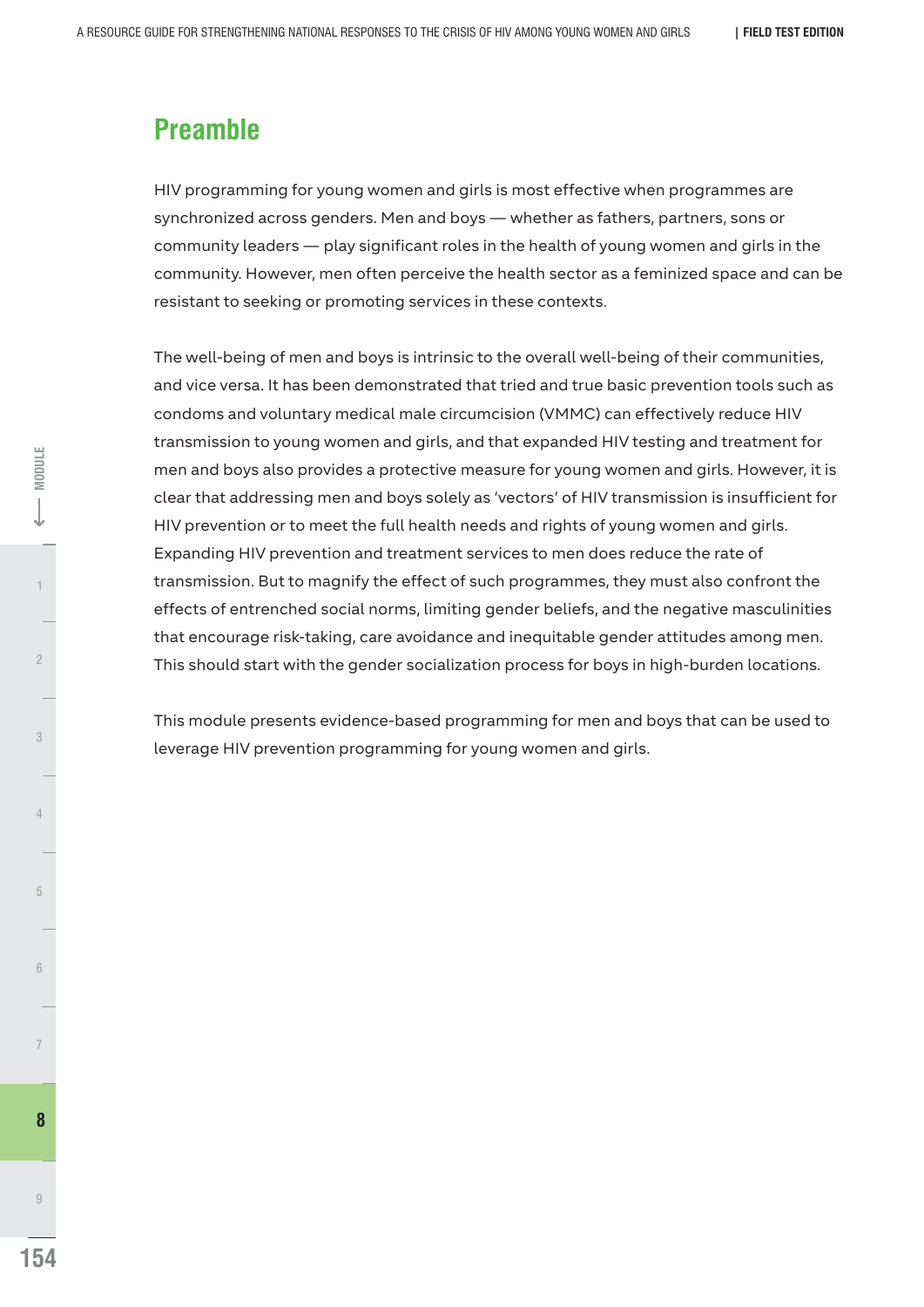# **Key Takeaways**

- It is crucial to reach older men with key interventions to stop the cycle of infection. Intergenerational sexual relationships are one of the driving forces behind the HIV epidemic among young women and adolescent girls in eastern and southern Africa.
- In the most highly affected communities, men should be targeted with a comprehensive biomedical prevention package of VMMC, HIV testing services, treatment as prevention, condom distribution and education, counselling and interpersonal communication.
- Behavioural science tools can successfully address negative masculinities, stigma and fear among men in order to promote positive care-seeking and nurturing attitudes among men. Interventions should address men's roles as partners, as fathers and as potential champions and advocates in their communities.
- Age groups requiring a saturation approach for VMMC services should ideally be identified based on an analysis of the likely ages of male partners of women and girls experiencing peak or accelerating HIV incidence. Progressively younger men and boys may then be prioritized.
- Men aged 20–24 years should be engaged in interventions that address the syndemics of HIV, violence, substance abuse and mental health, which collectively might lead to increased risk-taking.
- There is a special window of opportunity to influence boys aged 10–14 years as they are socialized towards adulthood, and as their gender identities and views are formed.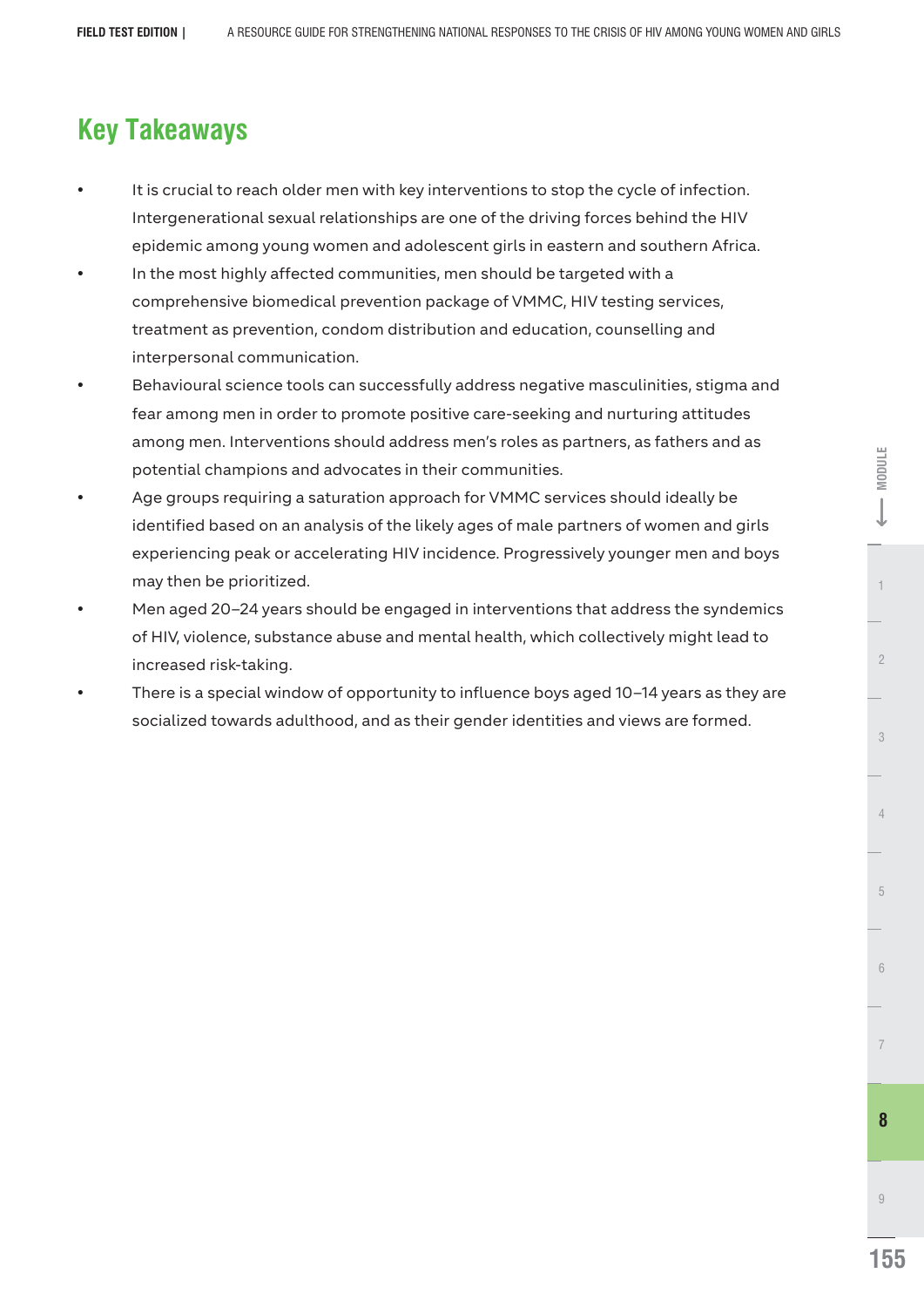# **Programming Considerations**

# **8.1 Build an Effective Gender-synchronized Programme**

To address sexual and reproductive health (SRH) and improve the health of all people, programmes must tackle inequitable beliefs and power disparities. Women-empowerment programmes and male-engagement programmes have limited effectiveness on their own. More transformative programming is needed that promotes mutual understanding and aims for equalizing power dynamics *(see 'Module 6')*. In such programmes, it is necessary to engage men and boys as stakeholders in their own well-being, as well as in that of the young women and adolescent girls with whom they are in relationship. Gender-synchronized programming addresses how entrenched gender norms may be harmful to all members of society.

The following principles have proven essential in building a gender-synchronized programme:

- **Employ robust behavioural science and user analysis.** Key investments in user research and analysis are indispensable to build cognitive empathy and insights on the issues suppressing male engagement and care-seeking. Under the DREAMS initiative, **male partner characterization studies** have documented the characteristics of the male sexual partners of young women and adolescent girls aged 15–24 years vulnerable to HIV acquisition. Rigorous documentation of the profiles of **men with poor healthseeking behaviours** and of the **barriers and motivators to health service utilization** among men and boys can then support the identification of specific entry points and channels to reach unserved men.<sup>1</sup> Effective behavioural approaches uncover and address the **gender scripts** that influence the behaviours, beliefs and attitudes of boys and men.
	- **Deploy a mix of outreach and engagement strategies that work for men.** Effectively reaching men, especially those who are underserved and hardest to reach, requires an optimal mix of strategies, including effective interpersonal, place-based, group-based and mass media tactics. Younger men may respond particularly well to **creative and novel marketing** (such as edutainment and the use of digital influencers) to counter negative perceptions of services, and **financial and non-financial incentives** (such as vouchers, mobile data, fast-track services and public recognition). Men consistently report that convenience and privacy are key concerns, and barriers to, engaging in care. As such, a variety of modalities should be explored to maximize choice, including afterhours and weekend clinics, fast-track models, rewards programmes and mobile units.

9

**8** 

4

3

 $\overline{2}$ 

1 2 **MODULE**

**MODULE** 

5

6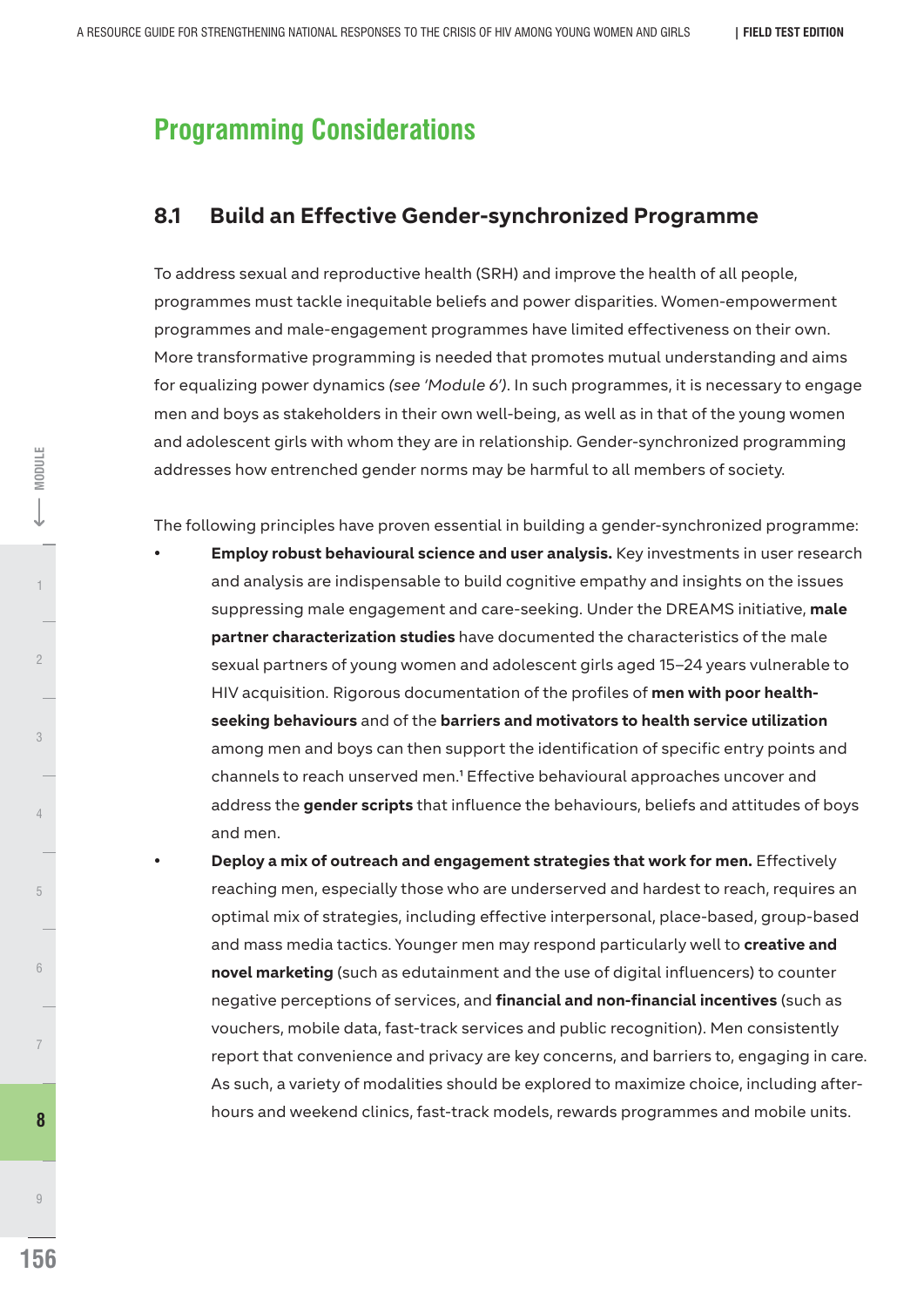- Ÿ **Address the association between risk-taking men's psychosocial well-being and prevention.** A mounting body of evidence suggests an association between men's psychosocial well-being, risk-taking, care-seeking and self-care. This includes connections between early childhood adversity and violence, trauma, anger, substance use (alcohol and other drugs), mental health, helplessness/despondency, violence and sexual risk-taking. Trauma-informed programming approaches demonstrate promise for a specific subset of high-risk men and should be considered a promising tool in the prevention toolbox.
- Deploy male champions and advocates. Men may respond well to influential, accessible people such as community agents, male mobilizers and male clinicians, and also to (at an aspirational level) to digital influencers. These people are more likely to appeal if they approach health and wellness in the context of male preoccupations, and may be less likely to be viewed as judgemental, creating an opening to introduce new concepts in a neutral way. Nevertheless, the roles of mother figures, wives and partners in a boy's or man's life remains under-explored by programmes.
- Instil positive social and gender norms through effective parenting strategies. Understanding cultural expectations and gender norms begins at birth *(see 'Module 6')*. In parenting skills training, parents can be taught strategies for raising their children that result in positive gender norms. Boys can be taught non-violent negotiation skills and empathy skills in relationships with girls and women. Rolemodelling is an especially powerful tool that parents have at their disposal. If boys see their fathers and grandfathers as non-violent and compassionate yet powerful figures in the home, and mothers and grandmothers as empowered and with agency, gender transformation is possible.
- **Deploy ethical and culturally sensitive approaches.** Interventions should be developed with attention to the cultural context and linguistic variations, sensitivities and preferences of local audiences, and with attention to the rhythms of life in target communities.

# **8.2 Engage Men and Boys in the Prevention Response**

Sometimes, implementers struggle to identify which interventions are most impactful in reaching men and boys and in creating lasting behaviour change. The following evidencebased approaches have successfully engaging men and boys:

A comprehensive and layered curriculum. These curricula have proven to be much more effective than siloed interventions. A layered approach would include

**E-MODULE**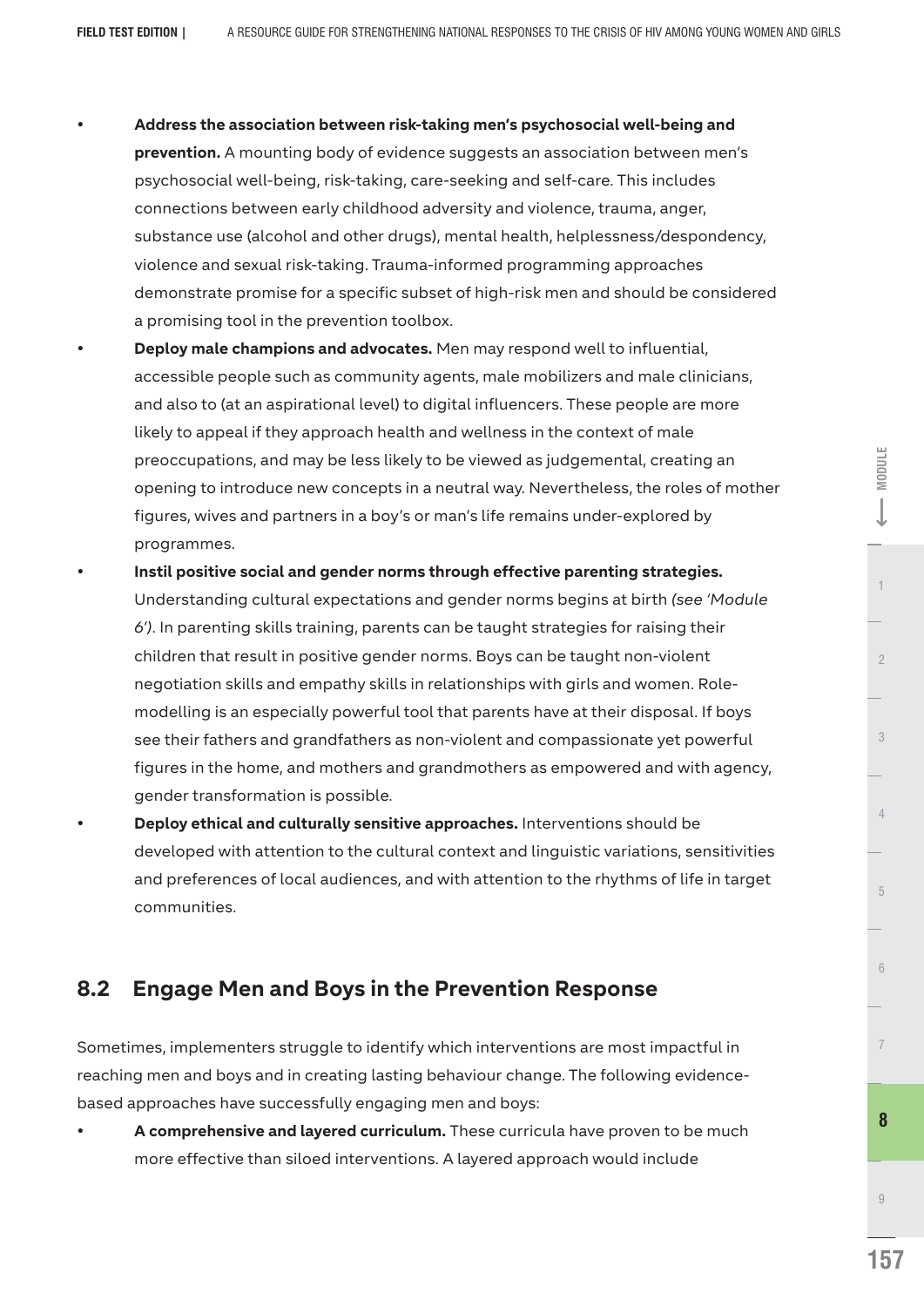combinations of biomedical, socio-behavioural and structural interventions that are ageappropriate and aimed at addressing the individual risks and resources of the person.

- **Facilitators who have been rigorously selected and trained**. Equipping group facilitators with effective counselling skills, such as values-based motivational interviewing, are important for effective interaction with men and boys. Repeated training of trainers or refresher training sessions are recommended to keep facilitators up to date with the latest techniques available in the field.
- Facilitated dialogues among boys and men of similar ages/circumstances. Many variants exist among boys aged 10–19 years and men older than 19 years, with a need to segment the different age groups. Very young adolescents (ages 10–14 years) pose the biggest challenge. Differences exist even within that cohort: between 10- to 12-yearolds and 13- to 14-year-olds, and messages need to be adapted accordingly.
- **Sustained workshops targeting men and boys (8–12 sessions).** Group dialogue workshops can effectively target men and boys with counselling and training by community moderators to address gender equity issues and participants' use of SRH products and services. The key messages are best delivered using several channels and in a repeated manner across a series of sessions. The contents of these interventions are varied, from exploring manliness issues to identifying limitations to men's selfexpression and to men becoming gender-equitable within society. Addressing issues in the context of relationships with young women and girls — of sexuality, family planning, violence against women, masculinity and how to reduce the spread and impact of HIV and AIDS — are also crucial issues that require repeated messaging and discussion. **Identification of obstacles to healthy behaviour.** For behaviour-change programmes to
	- be successful, implementers first need to understand and engage obstacles such as male peer pressure, lack of adequate health education and awareness, notions of manliness and lack of engagement with health services. Service providers and counsellors need to understand risk from a masculine perspective. Mental health and substance abuse issues also need to be considered as possible contributors to unhealthy behaviours.
- Male-friendly services. Such services influence norms on preventive health and promote health care-seeking among men: mobile services, workplace programming, men's clinics and male community health workers. These services typically address substance use prevention, health and sexual education, HIV testing and counselling, and referrals to treatment or prevention services *(See Module 8.4, 'Establish Male-friendly Services').*
	- **Community partnership and engagement to promote protective behaviours**. This is showcased in successful community-based initiatives such as the Médecins sans Frontières project in Eshowe, South Africa, which surpassed the United Nations

4

3

 $\overline{c}$ 

1 2 **MODULE**

**MODULE** 

5

6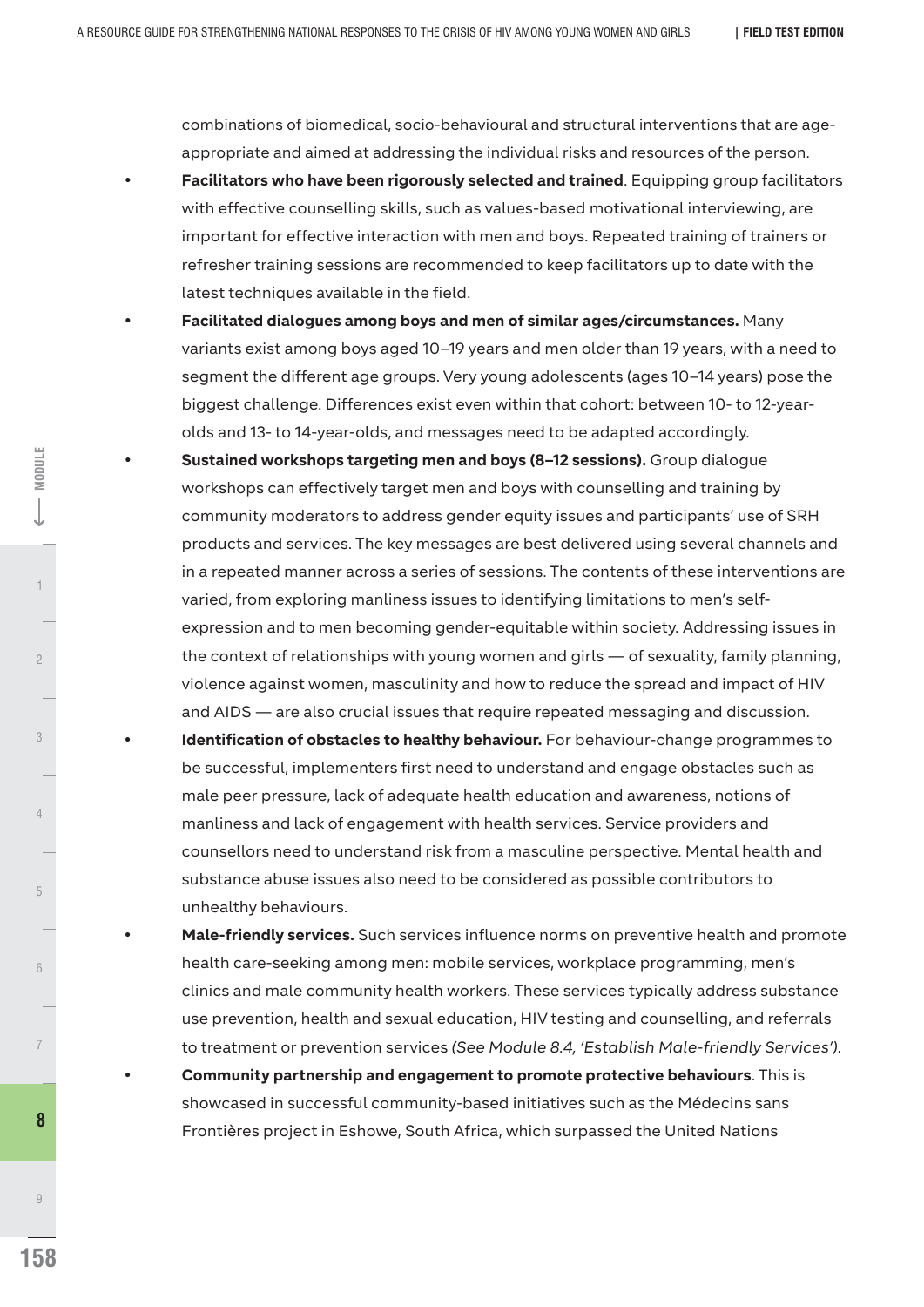Programme on HIV/AIDS (UNAIDS) 90-90-90 targets before 2020, especially among its youth population. One of the key achievements of this initiative is that it gained the commitment and involvement of the traditional leadership, local civil society and patient groups, health staff and traditional health practitioners and the community as a whole, and worked in close collaboration with the departments of health and education at each stage. HIV-related taboos were surmounted, and informed school-based discussions were held between young men and women on the importance of using HIV prevention methods that work, such as pre-exposure prophylaxis (PrEP). Door-to-door HIV testing and extensive condom distribution and counselling targeting men was carried out by male community health workers.

# **8.3 Expand Platforms and Services for Men and Boys**

Difficulties remain in reaching men and boys, who overall achieve poorer treatment outcomes across the cascade of diagnosis and treatment. The unique platforms and services that cater to male health and wellbeing must be mapped, understood and co-opted to offer responsive entry points for counselling and information dissemination. Below are key platforms and services where men and boys can be best reached with crucial services:

**Clinic- and outreach-based VMMC.** The traditional package includes wound care, HIV testing, condom distribution, risk-reduction counselling, interventions to address negative masculinities and the norms around violence against women and girls, and interpersonal relationship skills. In most countries, clients' entire VMMC engagement will comprise at least one pre-service encounter, the surgical appointment and two post-operative visits. The nature of the VMMC service and frequency of visits required allow boys and men to become engaged, build trust with service providers and — if the experience is perceived as a positive one could motivate them to return to address additional needs. Even though the majority of demand in most settings is among younger men and boys, targeting older men with VMMC would yield protective benefits for younger women in light of existing evidence demonstrating pervasive intergenerational sexual relationships between older men and adolescent girls. Programmes need to synchronize their demand creation and targeting with the known profiles of men who are likely sexual partners of at-risk women, through rigorous population segmentation *(see 'Module 2').* VMMC also represents a platform to train counsellors and other service providers on service quality and in providing services that appeal to men and boys. **HIV service sites (testing, counselling, treatment).** These facilities provide psychological counselling, which can benefit men and their sexual partners,

1 **2** MODE  $\begin{bmatrix} 1 & 2 \\ 2 & 1 \end{bmatrix}$  2

 $\overline{2}$ 

**E-MODULE** 

**159**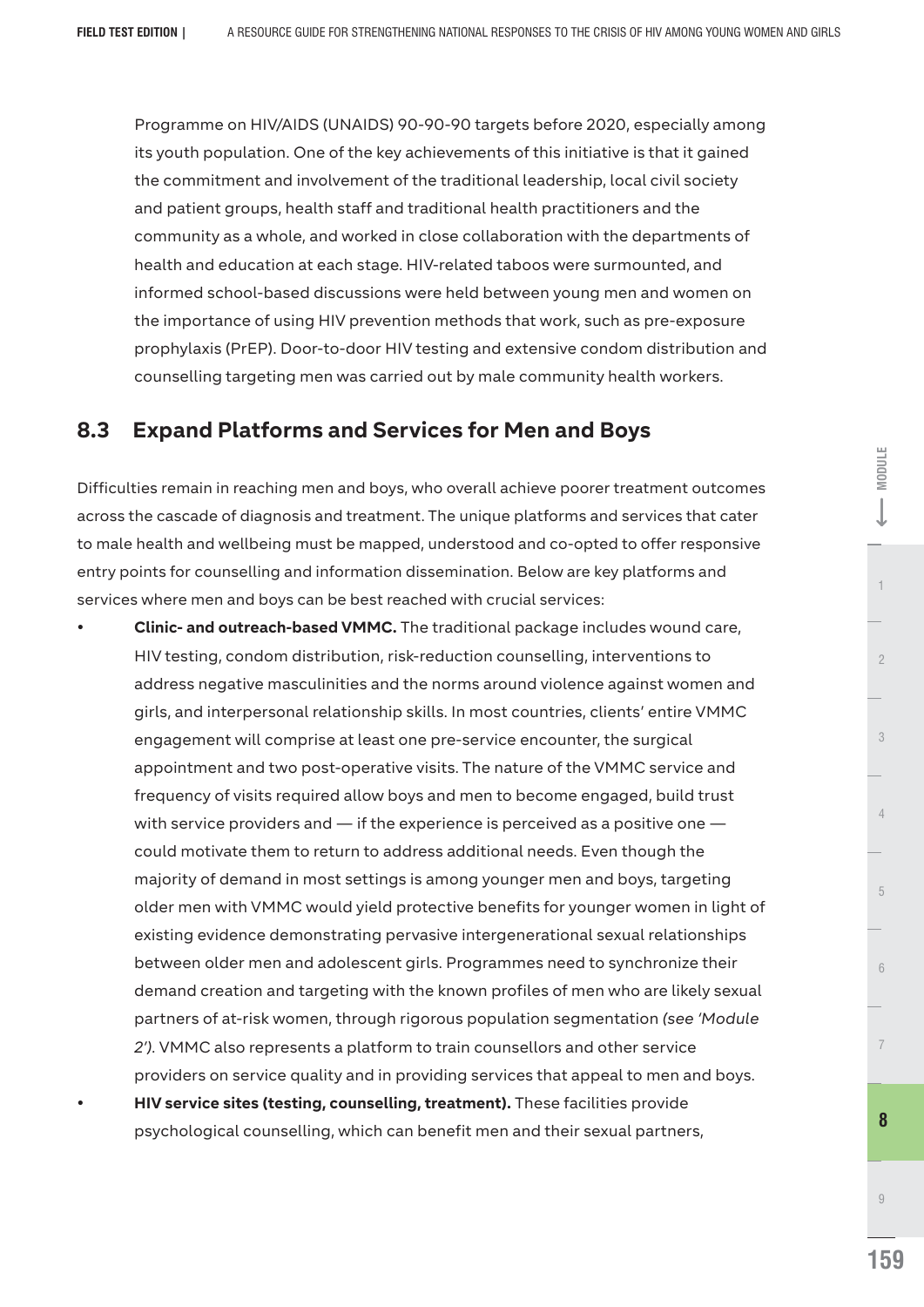especially in terms of addressing intimate partner violence and the dangers of unprotected sex with multiple partners. Depending on the context, these services can also provide sexually transmitted infection (STI) treatment and other related health services needed by consulting men and boys.

- **Mental health and substance abuse services.** A platform that coordinates physical and mental health could yield benefits for men and boys and their female partners. There is a bidirectional relationship between mental health and HIV prevention. People with mental health or substance abuse problems are more likely to engage in risky behaviours that lead to HIV, while similarly, people living with the stress of HIV are more likely to experience mental health problems like depression, anxiety or substance dependence.
- Mobile, communal outreach and home-based services. These provide an ideal opportunity to reach men and boys in the heart of their communities, even in the most remote and underserved areas, in the privacy of their homes and communities, and at times that are convenient for their schedules.
- Workplace-based health and wellness services. These can provide an effective means to reach men in their places of work, where they spend most of their days, with useful HIV-related prevention information and commodities. Confidentiality and male-friendly professional services are key in ensuring that workplace-based services retain men and their trust.
- **Couples-based/new parent services.** Men and boys can be targeted by family planning or sexual health service providers when their wives, girlfriends or partners present for family planning, antenatal care, postnatal care or immunization. In numerous settings, couples-based or new parent family planning clinics have successfully been integrated into these platforms. These platforms also provide the opportunity to improve men's understanding of child development and their parenting skills.
- **Digital interface.** The pervasiveness of mobile and digital platforms in resourcepoor settings and the decentralization of communication technologies have expanded the opportunities to address sensitive SRH issues for young people. Programmes such as Young Africa Live provide a mobile forum for young people through gender-specific blogs, where portal visitors can comment and have their voices heard, on topics such as HIV/AIDS, health, relationships, sex, sexuality, love and gender issues. Young Africa Live has more than 1.8 million users across South Africa and is expanding to Tanzania<sup>2</sup> and Kenya.<sup>3</sup>
- Informed peer-to-peer communication. This also represents an impactful way for young men to exchange information about SRH issues and challenges, including **<sup>8</sup>**

9

4

3

 $\overline{2}$ 

1 **3** MODE  $\begin{bmatrix} 1 & 1 & 2 \end{bmatrix}$ 

**MODULE** 

5

6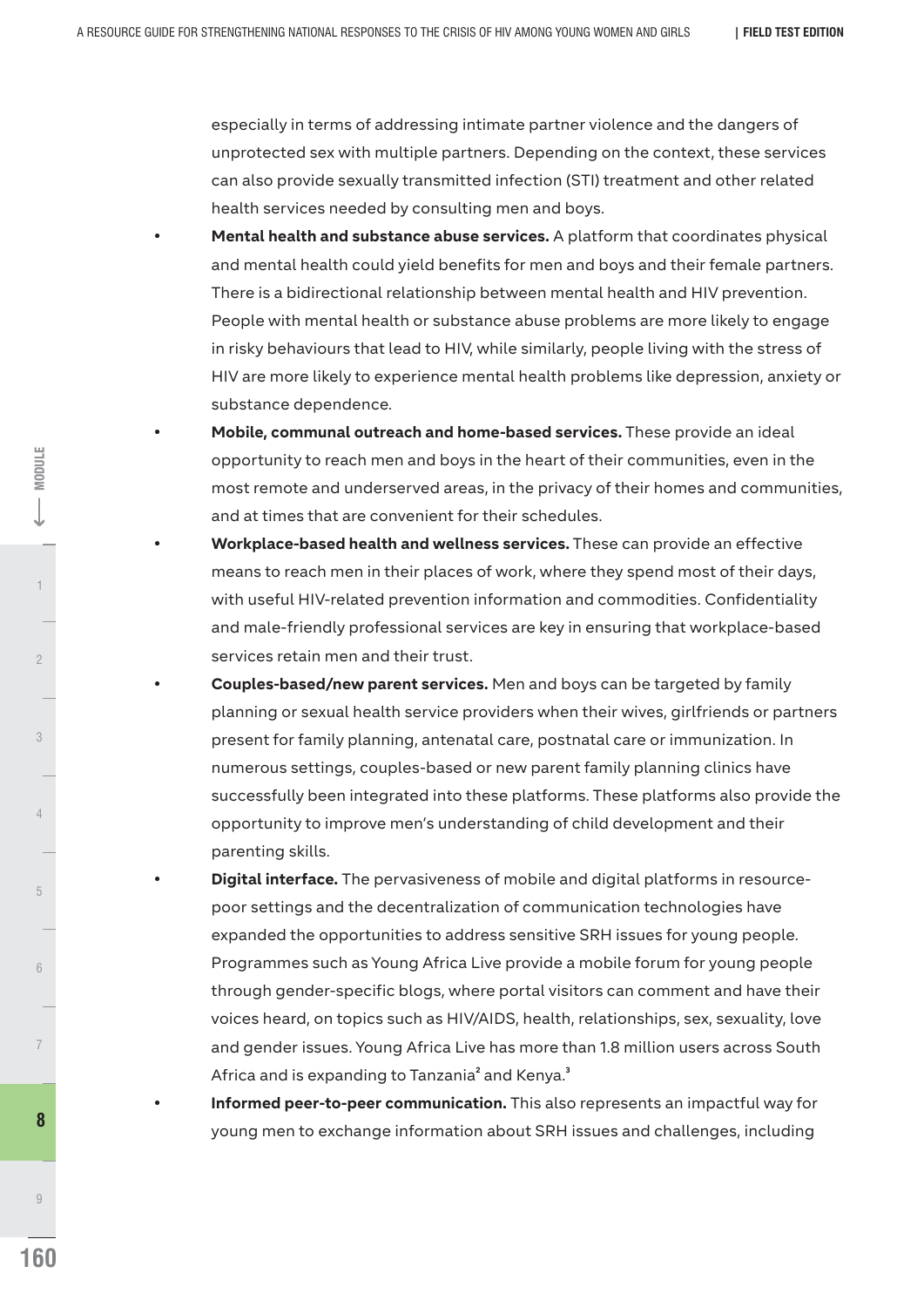positive prevention messages. Social approaches are creative interventions for young people to exchange knowledge with their peers related to SRH, in safe and supportive spaces, using skills-based exercises or specific content. Youth groups and social clubs can also be very useful means for young men and women to communicate and exchange knowledge and challenge stereotyped attitudes.

# **8.4 Establish Male-friendly Services**

In many communities, entrenched negative attitudes exist among men and boys towards attending routine outpatient clinics. Men rely heavily on informal private sector providers for commodities, and on their families, peers and communities for health-related advice. These factors need to be acknowledged and addressed in order to engage men fully in the HIV prevention response. Beyond attitudes, it is also important to identify some of the bottlenecks that deter men and boys from attending routine clinic services, as well as to make recommendations to make these services more male- and youth-friendly overall to ensure increased uptake.

It is fundamental that health-service providers do not present negative biases and taboos about men. Entrenched values among health-service providers can present barriers to effective treatment and counselling. Such entrenched attitudes may include those of service providers about male virility and the extent to which men should engagement with the health system. Other negative and potentially harmful behaviours displayed by service providers towards young men and boys, such as showing lack of respect, being judgemental, and carrying out interventions without informed consent, can also deter male service uptake. The following evidence-based techniques have proven effective in addressing biases among health-service providers:

- Value and ethical bracketing. Service providers put their values on hold and 'bracket' them to ensure that patients are properly counselled. This approach can be a useful tool for addressing values - based conflicts that arise between personal and **4, 5** professional values.
- **Strength-based approach.** Rather than leading with confrontation, blameassignment or with the assumption that the client is ill-equipped to make an independent decision, service providers can be trained to focus on their ultimate goals in interacting with clients, and on the strengths, capabilities, assets and agency each client brings.
- Appreciative inquiry. This technique focuses on past achievements rather than problems. The aim is to build self-esteem among health-service providers, and to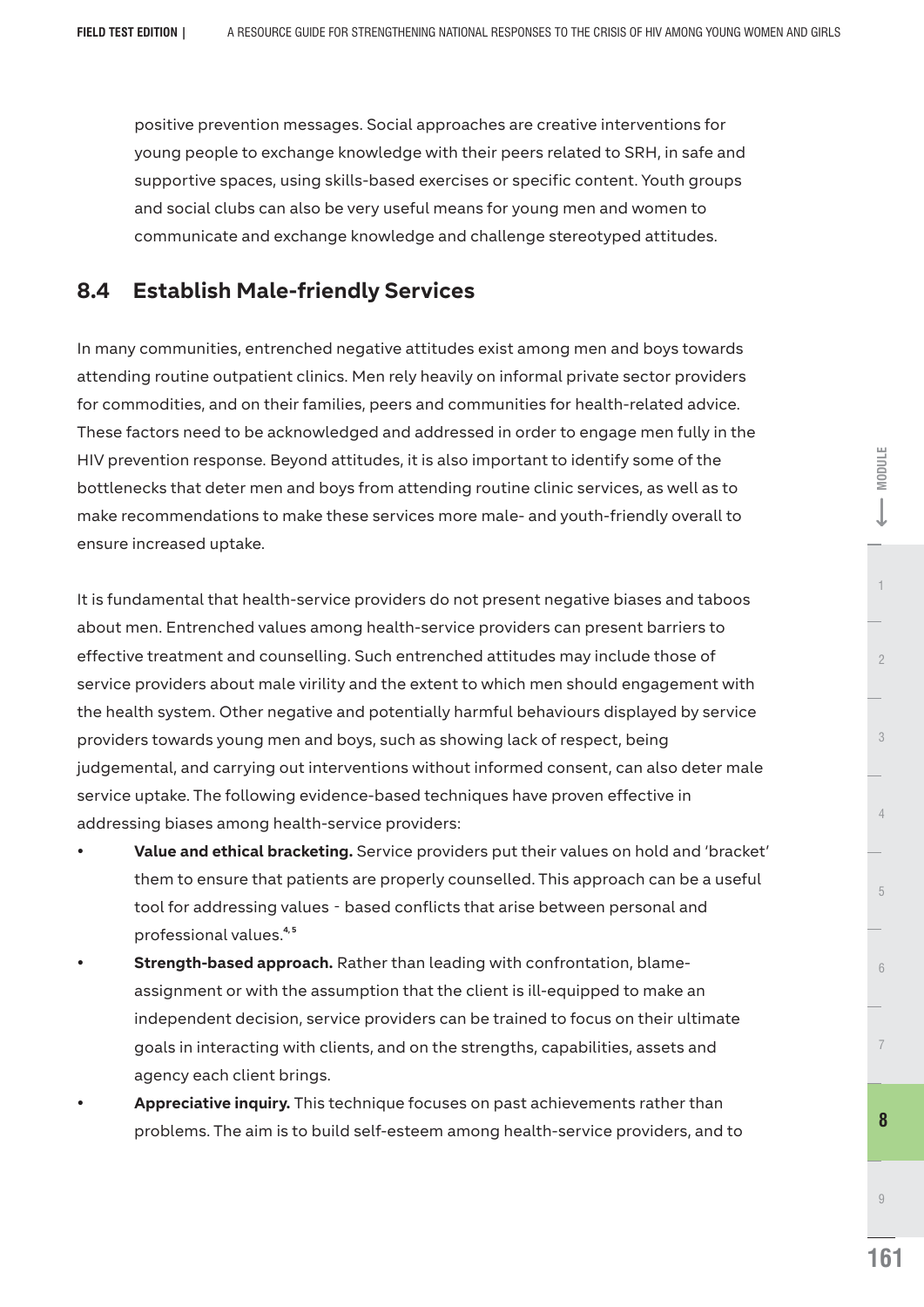equip them to build rapport with their clients, as a means to change attitudes and enhance trust.

Male-friendly health services require adequate infrastructure and specific logistical arrangements. Male-friendly services should be provided by trained male clinicians and counsellors in settings with infrastructure that can ensure privacy and confidentiality. Services provided during specific times of day or evening, or even at premises separate from women's services, can greatly encourage male attendance. Men's clinics that encourage positive male role models, such as men as fathers and as responsible sexual partners, can also play a subliminal role in raising awareness and changing attitudes among men.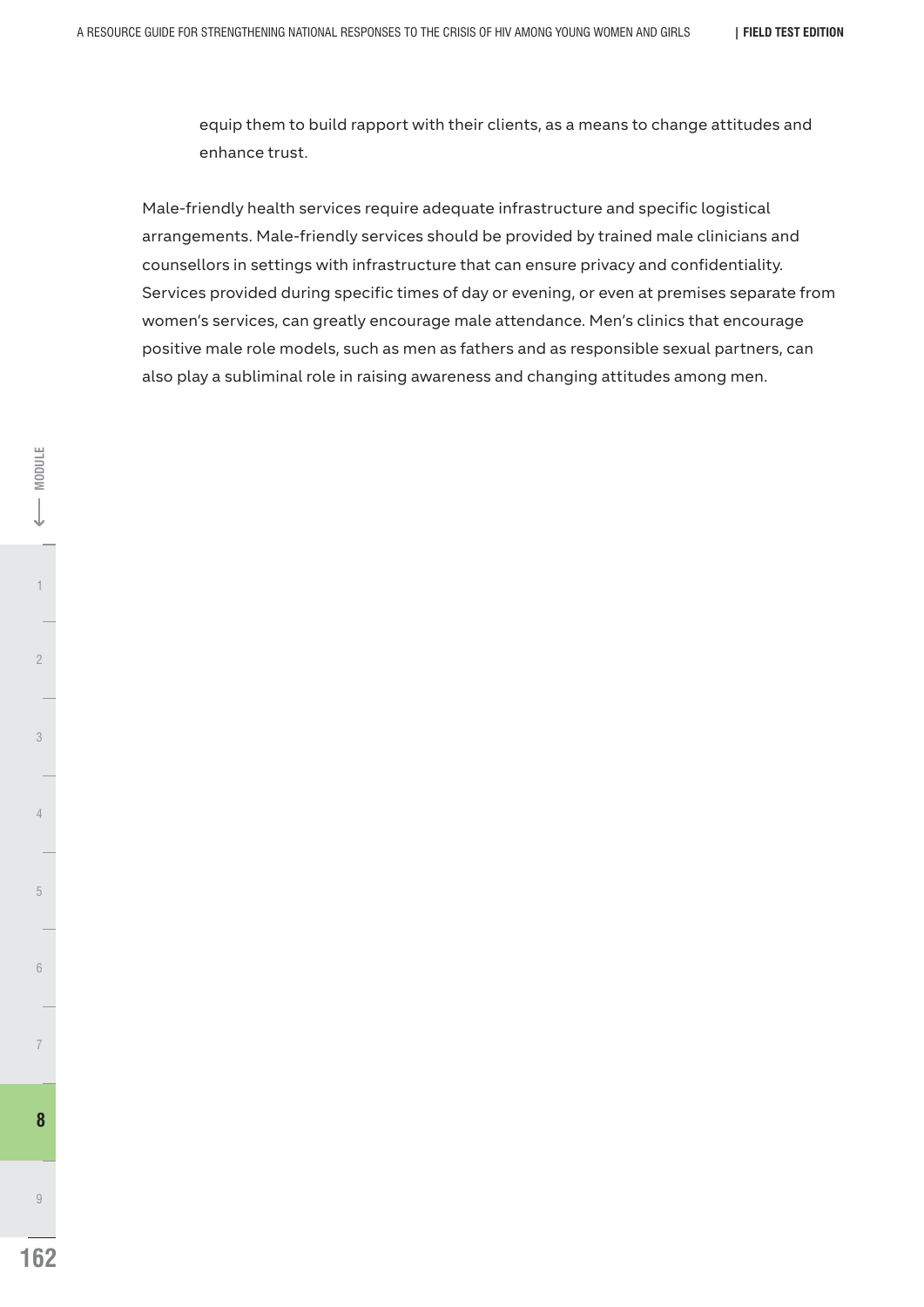# **Promising Directions**

**MenStar Coalition.** A group of global partners joined together as the MenStar **Coalition**<sup>6</sup> with the aim of expanding the diagnosis and treatment of HIV infections in men through innovative approaches to deliver appropriate and effective HIV/AIDS services for men, increasing the rapid uptake of HIV testing, linkage to HIV treatment, and achievement of viral suppression. MenStar approaches are informed by qualitative and quantitative research<sup>7</sup> and include: data analytics and human-centred design to better adapt services to men; nuanced demand creation; targeted marketing; innovations, such as HIV selftesting; and supply-side solutions.

**Periods of change.** Psychological change theory aims to explain factors that make people willing to think or behave differently. Some factors that attract people to make change are: low complexity in explaining the change; allowing people to try and test the change; opportunities to observe the success of the change for others; compatibility with current culture and values; and relative advantage of the change over the status quo.<sup>8</sup> There also appear particular milestones in a person's life during which they're primed for making significant changes. For example, men will comment that their lives changed when they got married, their first child was born/conceived, or they started their first job. These milestones in a person's life are prime junctures for presenting options for change. There is a need to examine male thoughts, emotions and behaviour through qualitative research, to clarify what drives men to change or not change.

**Treatment as prevention**. Individuals living with HIV who consistently take their antiretroviral medications as directed by a health-care professional can effectively lower their viral load to an undetectable level in the blood stream, eliminating the risk of HIV transmission onwards. Therefore, there is an urgent need to increase HIV testing among men, and to ensure that those with a positive test promptly initiate and adhere to lifelong antiretroviral therapy (ART), to protect young women and girls against HIV — even those with a seropositive sexual partner.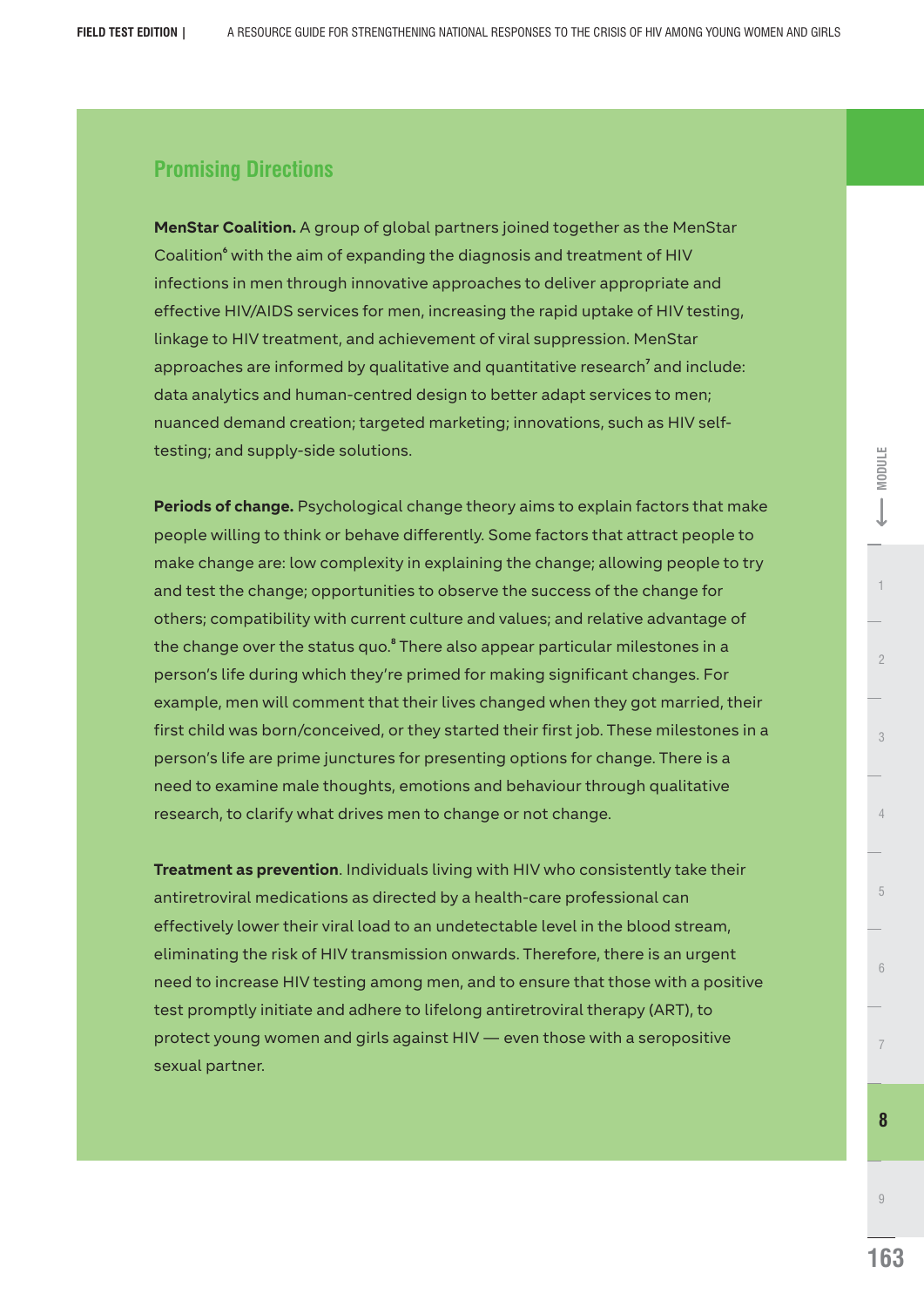**Trauma-informed programming.** Boys who experience multiple adverse childhood experiences or traumatic events in childhood including neglect, physical abuse, emotional abuse and other forms of domestic violence are more likely to cope by using substances, taking sexual risks and/or being perpetrators of violence. Prevention programmes that address the syndemics of violence, substance abuse, poor mental health (including depression, anxiety, anger/rage and aggression) and HIV among men and boys are emerging as a promising direction in integrated programming.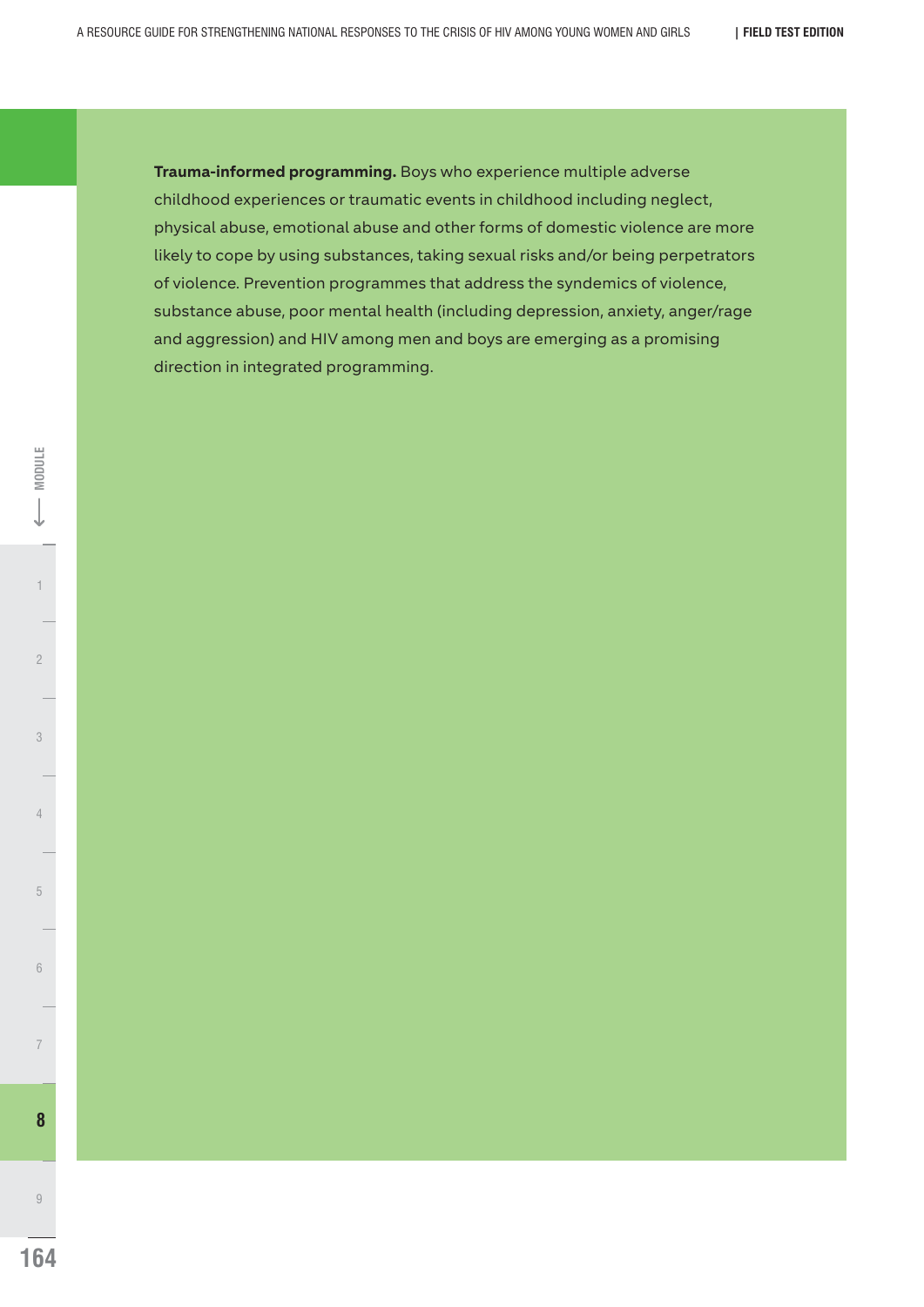# **Promising and Effective Programme Models**

# **Ethiopia**

# **Addis Birhan ('New Light')**

Male mentors facilitated group life skills sessions in community spaces for husbands (aged 10–85 years) of girls and young women enrolled in parallel groups. https://www.popcouncil.org/research/addis-birhan

# **Male Norms Initiative**

This initiative delivered two sessions per week for 9 weeks to boys and young men aged 15–24 years, including role-plays and guided discussions around gender norms and their relation to HIV risk and violence.

https://path.azureedge.net/media/documents/GVR\_gen\_eq\_eth\_rpt.pdf

# **Kenya**

# **Kenya Scouts Association Gender Equity Badge Project**

Older scouts (14–18 years, male and female) and leaders were trained to facilitate activities that provided scouts with opportunities to discuss gender equality, including through a camping trip and gender-equity badges.

https://path.azureedge.net/media/documents/HIV\_kenya\_scouts\_bgb\_pack\_1.pdf https://path.azureedge.net/media/documents/HIV\_gender\_norms\_kenya\_sum.pdf

# **Mathare Youth Sports Association**

A football club and community organization, initially only for boys aged 9–18 years but subsequently opened to girls. As well as playing sports, members participated in clean-up campaigns or volunteered on community projects.

http://mysakenya.org

# **Your Moment of Truth**

An educational curriculum delivered to adolescent boys and young men (aged 15–22 years) from five slums through six 2-hour sessions in high schools. It aimed to raise boys' awareness of discriminatory gender norms and GBV.

https://www.ncbi.nlm.nih.gov/pubmed/26063788

# **Nigeria**

# **Conscientizing Male Adolescents**

Regular discussion groups held over 1 year to engage adolescent boys (aged 14–20 years) and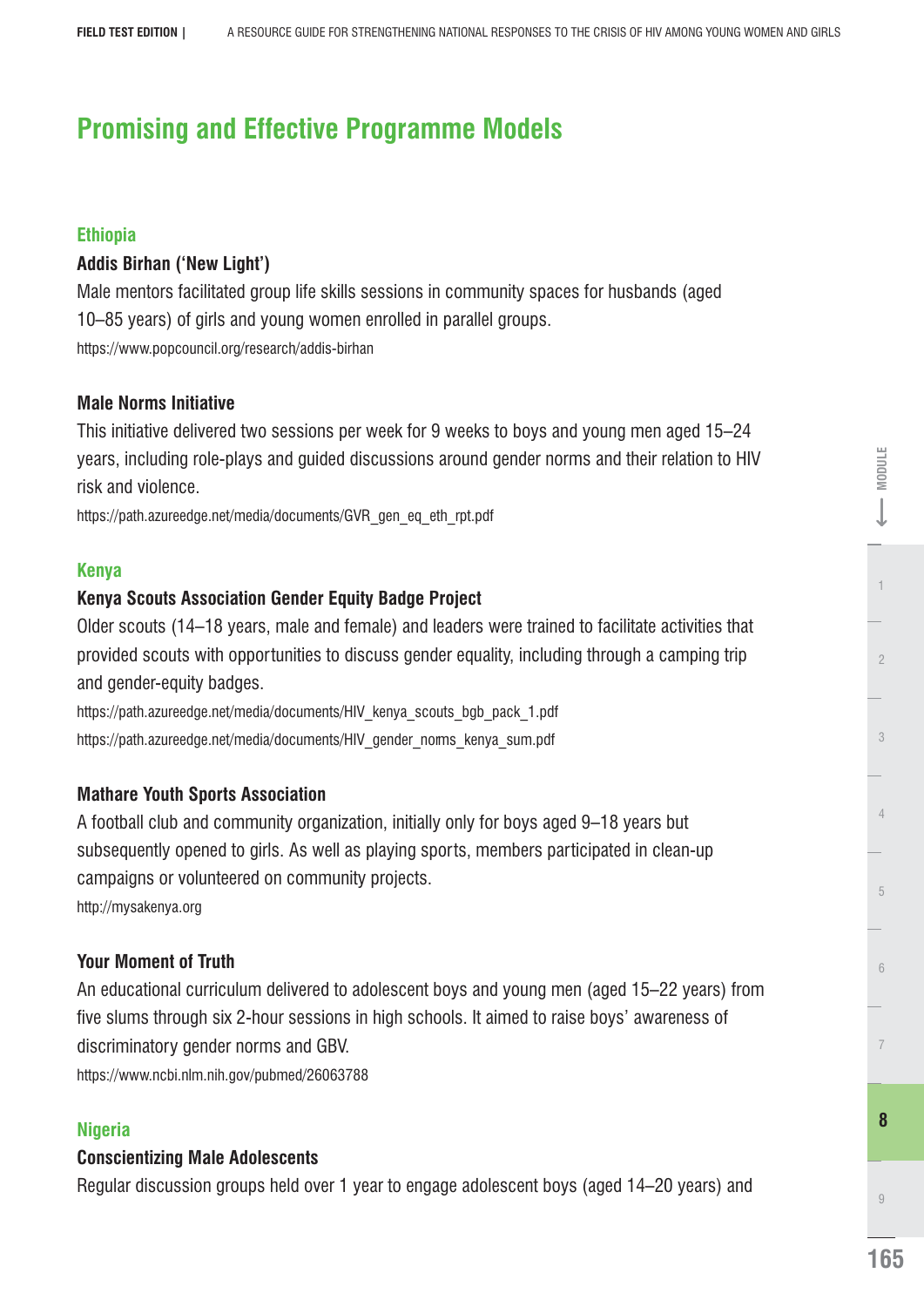increase their awareness of gender inequality.

p. 26: https://hivhealthclearinghouse.unesco.org/sites/default/les/resources/HIV%20AIDS%2080e.pdf https://xyonline.net/sites/xyonline.net/files/Popul%20Council%2C%20My%20father%20didn%27t.pdf

#### **Rwanda**

#### **Indashyikirwa Project**

A set of interactive training and take-home exercises to help foster a process of change and reduce gender-based violence (GBV) among couples in Rwandan communities. http://www.care.org.rw/our-work/programs/vulnerable-women/vw-projects/item/232-indashyikirwa-project

#### **South Africa**

#### **Khanyisa**

Workshops provided over 12 months in rural settings and during a camping trip that used the traditional concept of ubuntu ('humanity towards others') to engage male Zulu youth aged 15–25 years to explore masculinity, inequality, gender, violence and HIV. http://www.mandalatrust.org/wp-content/uploads/2017/12/Khanyisa\_Transforming-Masculinities-E-Book.pdf https://www.mandalatrust.org/our-projects/projects-the-khanyisa-programme https://path.azureedge.net/media/documents/HIV\_kenya\_sage\_disc\_guide.pdf https://path.azureedge.net/media/documents/HIV\_kenya\_scouts\_bgb\_pack\_2.pdf

#### **MenCare+**

Promotes men's involvement as equitable, healthy, non-violent fathers and partners. It includes group education sessions with youth (13–34 years old), couples and parents on SRH, maternal health and gender equality.

https://men-care.org/2016/07/27/mencare-south-africa-works-address-absent-fatherhood

#### **Stepping Stones**

A 50-hour programme over 6–8 weeks. It used critical reflection and other participatory learning techniques to improve sexual health practices and enable male and female participants aged 15–26 years to build safe, gender-equitable relationships.

https://steppingstonesfeedback.org/resources/new-manual-adolescents-adults

#### **Tanzania**

#### **Young Men as Equal Partners**

Aimed to improve SRH by increasing the adoption of safer sexual practices and utilization of services among adolescents and young men (10–24 years old). The project included participatory sessions with young people, and community activities.

https://hivhealthclearinghouse.unesco.org/sites/default/files/resources/bie\_young\_men\_rfsu.pdf

MODULE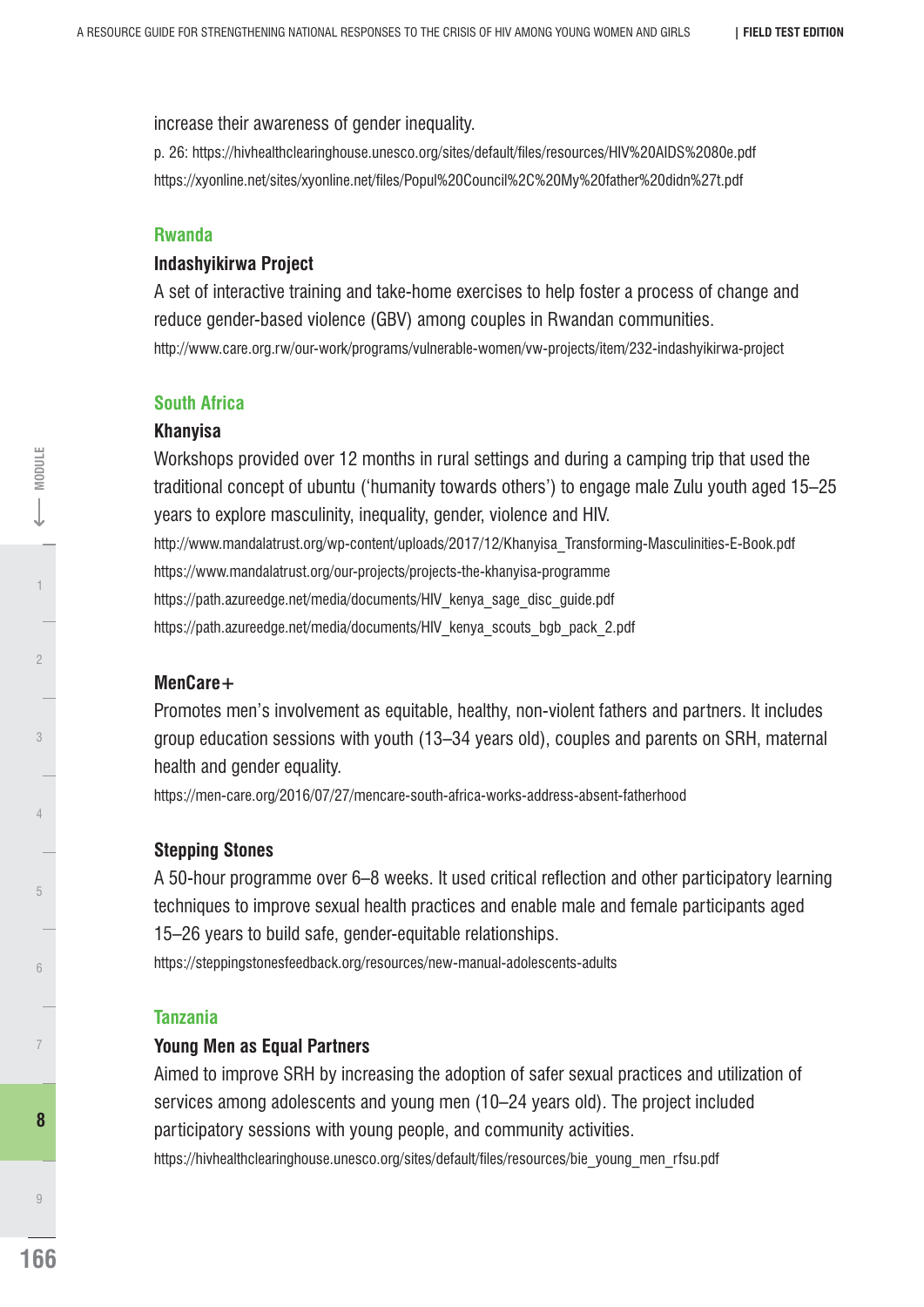#### **Uganda**

#### **Kids League**

Provided 6–7 weeks of football and netball programmes for boys and girls aged 8–15 years, run by trained community volunteers in northern Uganda.

https://thekidsleague.wordpress.com

### **SASA!**

A community mobilization programme designed for individuals and communities to start working towards achieving a balance of power between women and men. http://raisingvoices.org/sasa

#### **Multiple Focus Countries**

#### Aflateen+

A programme that focuses on gender equality and economic prosperity for girls and women, addressing issues faced by girls and women, particularly those aged between 15 and 18 years, in developing countries.

https://www.aflatoun.org/curricula/aflateen-2

### **Coaching Boys Into Men — United States and adapted for multiple countries**

The only evidence-based prevention programme that trains and motivates high school coaches to teach their young male athletes healthy relationship skills and that violence never equals strength. http://www.coachescorner.org/tools

# **Innovation through Sport: Promoting Leaders, Empowering Youth — Bangladesh, Egypt, Kenya, Tanzania**

A project that employed sports as a vehicle for leadership development and girls' empowerment. While it primarily focused on girls' empowerment, it also included boys (9–19 years old). https://www.care.org/sites/default/files/documents/YE-2011-BGD\_ITSPLEY\_Report.pdf

# **Manhood 2.0 — Brazil, Indonesia, Rwanda, South Africa**

A gender-transformative curriculum to engage young men aged 15–24 years in reflecting on the impacts of harmful gender norms, specifically those surrounding issues such as teenage pregnancy; dating violence and sexual assault; and the bullying of lesbian, gay, bisexual, transgender and queer (LGBTQ) individuals.

https://promundoglobal.org/resources/manhood-2-0-curriculum

E-MODULE

**167**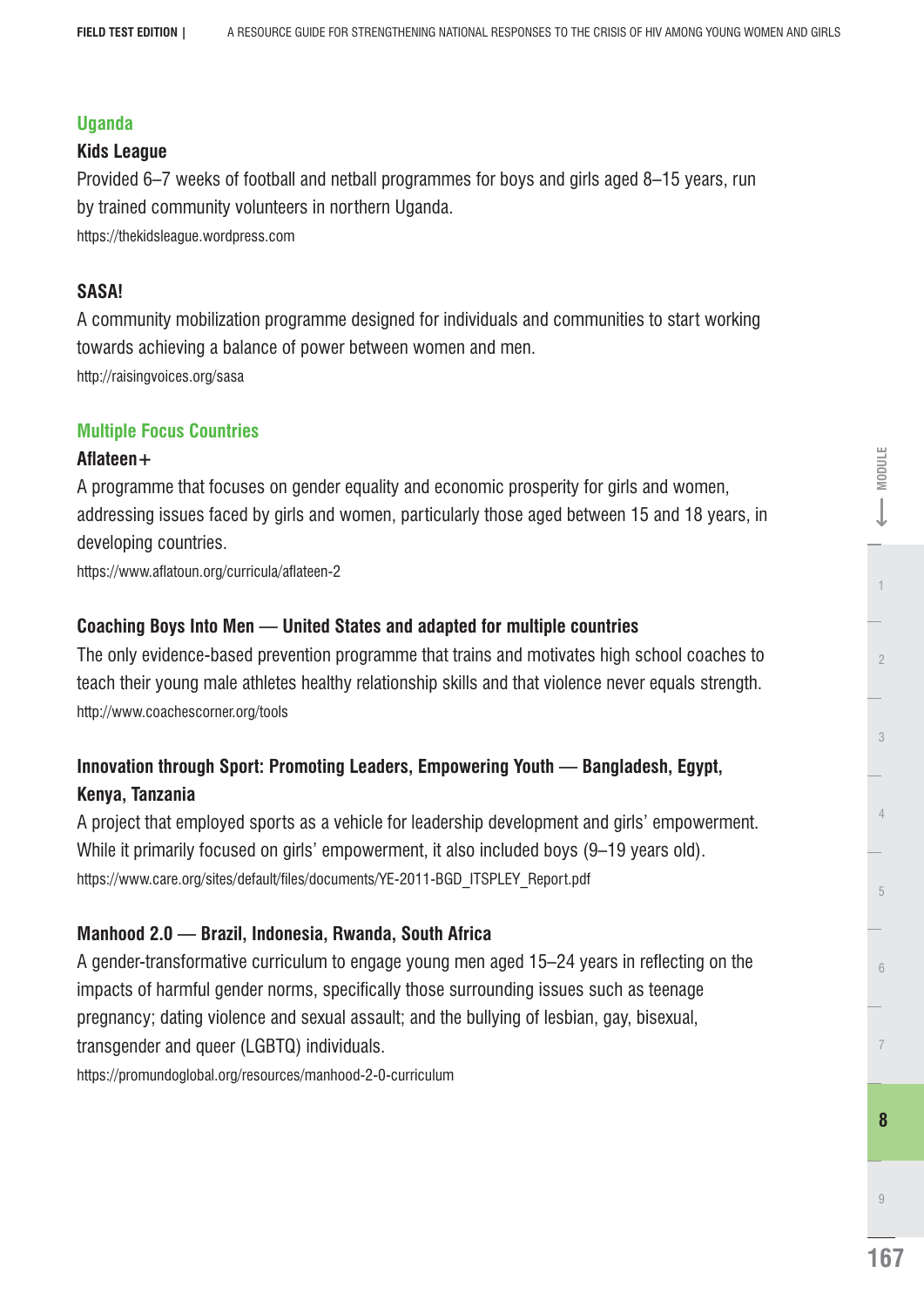#### **Power to Lead Alliance — Honduras, Yemen, India, Malawi, Tanzania, Egypt**

Promotes girl leaders in vulnerable communities through sports and life skills sessions. Also worked with boys (10–14 years old) to encourage supportive environments for girls' empowerment.

https://www.care.org/sites/default/files/documents/PTLA-Brief-with-USAID-Logo.pdf

# **Prevention+ — Indonesia, Pakistan, Rwanda and Uganda, as well as in parts of the Middle East and North Africa region**

Addresses the root causes of GBV by taking a multi-level approach, intervening at four levels: individual, community, institutional and government. https://promundoglobal.org/programs/prevention-plus

#### **Other Countries**

#### **Young Men's Initiative — Bosnia and Herzegovina, Croatia, Kosovo, Serbia**

Promoted non-violence, good health and gender equality through educational workshops and community campaigns among boys and young men aged 14–19 years. https://www.icrw.org/research-programs/young-men-initiative-in-the-balkans

#### **Escola de Futebol (Soccer School) — Brazil**

Nine sessions that football coaches delivered to boys (aged 11–17 years) in two parts: a life skills class on gender equality, positive masculinity, SRH and GBV; and a football game. [URL placeholder]

#### **Program H — Brazil**

A programme that included interactive group education sessions for young men, led by adult male facilitators. Also, a community-wide lifestyle social marketing campaign aimed at promoting condom use.

https://promundoglobal.org/resources/program-h-working-with-young-men

#### **Engaging Men to Prevent Gender-based Violence — Chile**

A series of workshops with 260 young men (aged 15–19 years) on gender equality, GBV and alternative masculinity.

p. 33: http://menengage.org/wp-content/uploads/2014/01/Engaging-men-in-GBV-multicountry-impact-study-Promundo-.pdf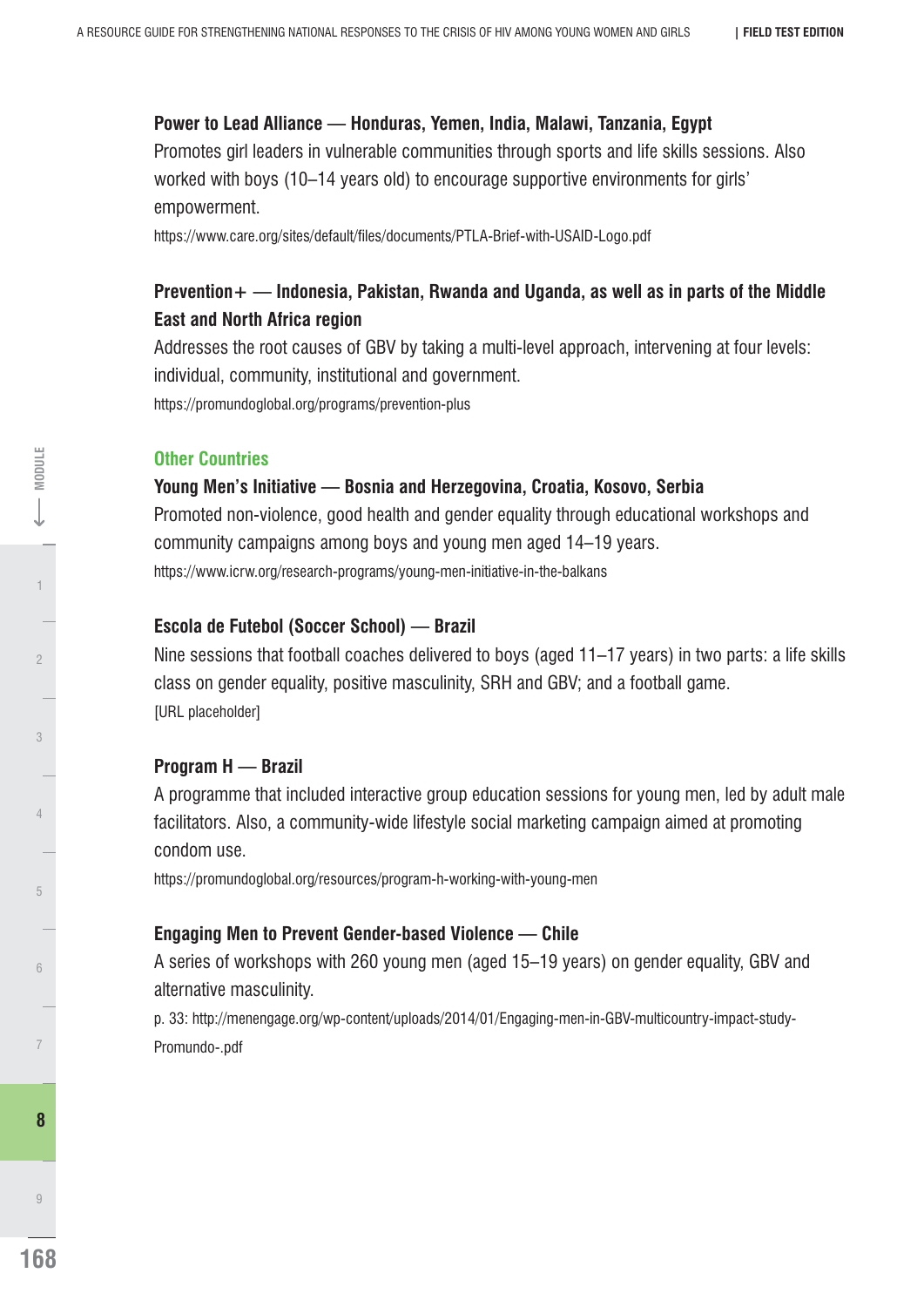# **Changing Gender Norms — China**

An HIV and violence prevention programme for male vocational students and factory workers (aged 15–24 years), consisting of eight participatory educational sessions. https://path.azureedge.net/media/documents/HIV\_gender\_norms\_china\_sum.pdf

# **CHOICES — Egypt**

A curriculum that aims to change the gender-related attitudes and behaviours of boys (aged 10–14 years), in particular the brothers and neighbours of girls in a related programme, to create a supportive environment for girls' empowerment. https://toolkits.knowledgesuccess.org/sites/default/files/boys\_norms\_-\_2012\_-

empowering boys and girls to transform\_gender\_norms\_0.pdf

# **New Visions — Egypt**

A life skills curriculum introduced for boys (aged 12–20 years) to encourage them to support gender equality, while building their communication skills and creative thinking. It targeted the brothers of participants in a programme for out-of-school girls.

http://www.unesco.org/new/leadmin/MULTIMEDIA/FIELD/Beirut/pdf/New%20horizons%20and%20New%20Visions% 20programs%20-%20Egypt%20Non-formal%20education%20-%202008.pdf

## **Do Kadam Barabari Ki Ore (Two Steps Towards Equality) — India**

Gender-transformative life skills education combined with cricket-coaching and delivered over 18 months to adolescent boys and young men aged 13–21 years.

https://prevention-collaborative.org/wp-content/uploads/2019/08/Programme-Summary\_The-Do-Kadam-Barabari-Ki-Ore\_India-12.pdf

# **Gender Equity Movement in Schools (GEMS) — India**

A life skills school-based programme that promoted gender equality by encouraging participating students (both male and female, aged 12–14 years) to examine the social norms that define men's and women's roles, and to question the use of violence. The programme was part of the school curriculum and delivered by trained teachers.

https://www.icrw.org/research-programs/gender-equity-movement-in-schools-gems

### **Magic Bus — India**

Sessions implemented in slums that aim to improve gender equality, empower boys and girls (aged 14–16 years) with positive experiences through sport, and develop children's social skills. https://www.magicbus.org

**169**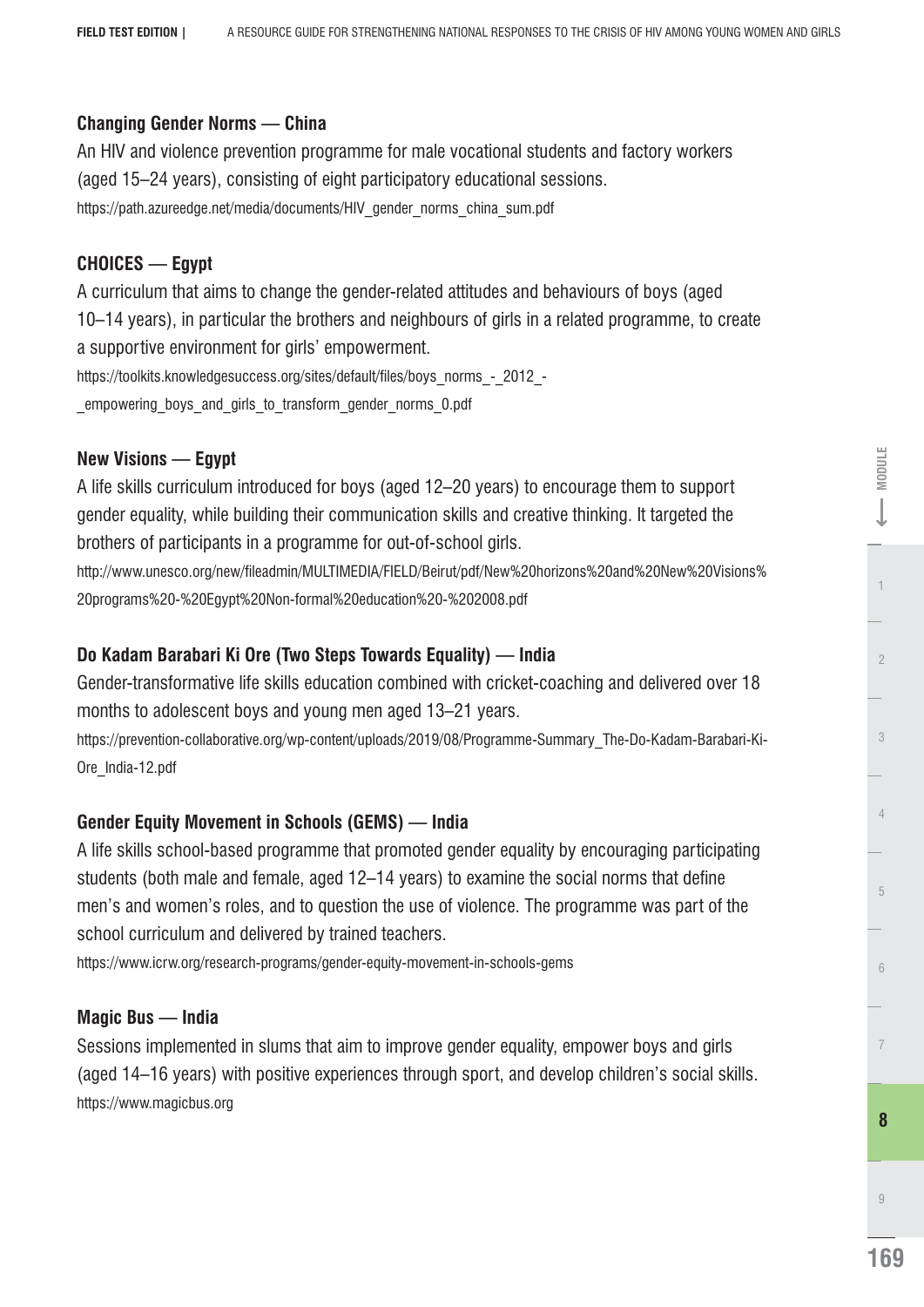#### **Meri Life Meri Choice Project — India**

A 6-month programme to reduce the vulnerability to HIV of lower caste rural adolescents aged 15–24 years. Activities included establishing gender resource centres, holding family events and creating partnerships with local health facilities.

http://mamta-himc.org/pdf/MLMC-Journey-2016.pdf or https://www.popcouncil.org/uploads/pdfs/2016PGY\_MLMCreport.pdf

## **Parivartan (Coaching Boys to Men) — India**

A 24-month programme with sports coaches and adolescent boys (aged 10–16 years). Trained coaches and community mentors ran sessions on gender equality and violence. http://strive.lshtm.ac.uk/system/les/attachments/Parivartan-Coaches-Manual-Handbook-FINAL.pdf http://strive.lshtm.ac.uk/system/files/attachments/Parivartan-Training-Cards.pdf

### **PRACHAR — India**

Three-day non-residential training programme that targeted rural adolescents aged 15–19 years to raise awareness of SRH, delay childbearing and increase the spacing of pregnancies, and provide youth-friendly health services.

https://www.pathfinder.org/projects/prachar

#### **Yaari Dosti ('bonding between men') — India**

Programme that promoted gender equity among young men (aged 15–28 years) from lowincome communities as a strategy to reduce HIV risks and GBV. It involved educational activities in community-based settings over 6 months.

https:/promundoglobal.org/resources/challenging-and-changing-gender-attitudes-among-young-men-in-mumbaiindia/#

### **Program Ra — Lebanon**

Program Ra was adapted for the Lebanese context with ABAAD–Resource Center for Gender Equality in order to promote discussion about gender with young men living in Lebanon including host and refugee communities.

https://promundoglobal.org/wp-content/uploads/2016/11/ProgrammeRa.pdf

### **Gente Joven — Mexico**

A peer-led sex education programme consisting of seven 2-hour sessions on topics relating to sexuality and communication for young people, male and female, aged 16–22 years. Youth health promoters were recruited and given extra training; their work was reinforced by sessions with participants' parents.

https://pdfs.semanticscholar.org/3b85/f28a028e97e4de3a9291e5a4f55ace14b3ba.pdf

9

**8** 

4

3

 $\overline{c}$ 

1 2 **MODULE**

<- MODULE

5

6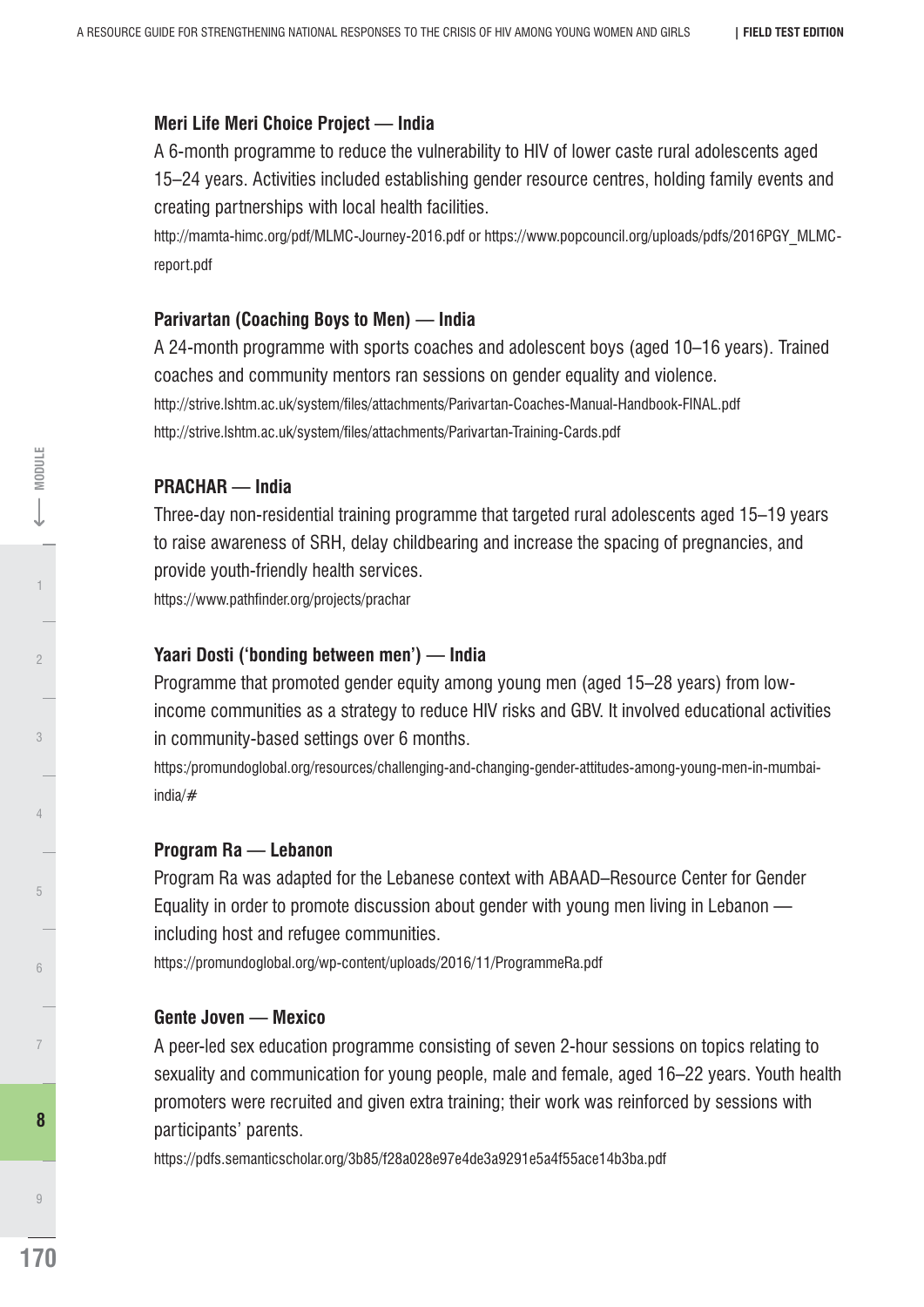## **True Love (Amor ... pero del Bueno) — Mexico**

Piloted over 16 weeks in two urban, low-income high schools in Mexico City to prevent dating violence among boys and girls aged 15–18 years. https://psycnet.apa.org/record/2017-41891-002

## **Choices — Nepal**

Encourages discussion between girls and boys (aged 10–14 years) and reflection on gender inequality and power, through eight 2-hour sessions delivered by trained child-club graduates. https://toolkits.knowledgesuccess.org/sites/default/files/cvp\_brief\_2015\_00000002\_0.pdf

# **Humqadam — Pakistan**

Created spaces for men and boys (aged 16–30 years) to engage on gender issues, through interactive theatres, a 'stop rape' campaign, cross-gender discussion forums, self-growth sessions with women, and orientation sessions with professionals. https://www.humqadam.pk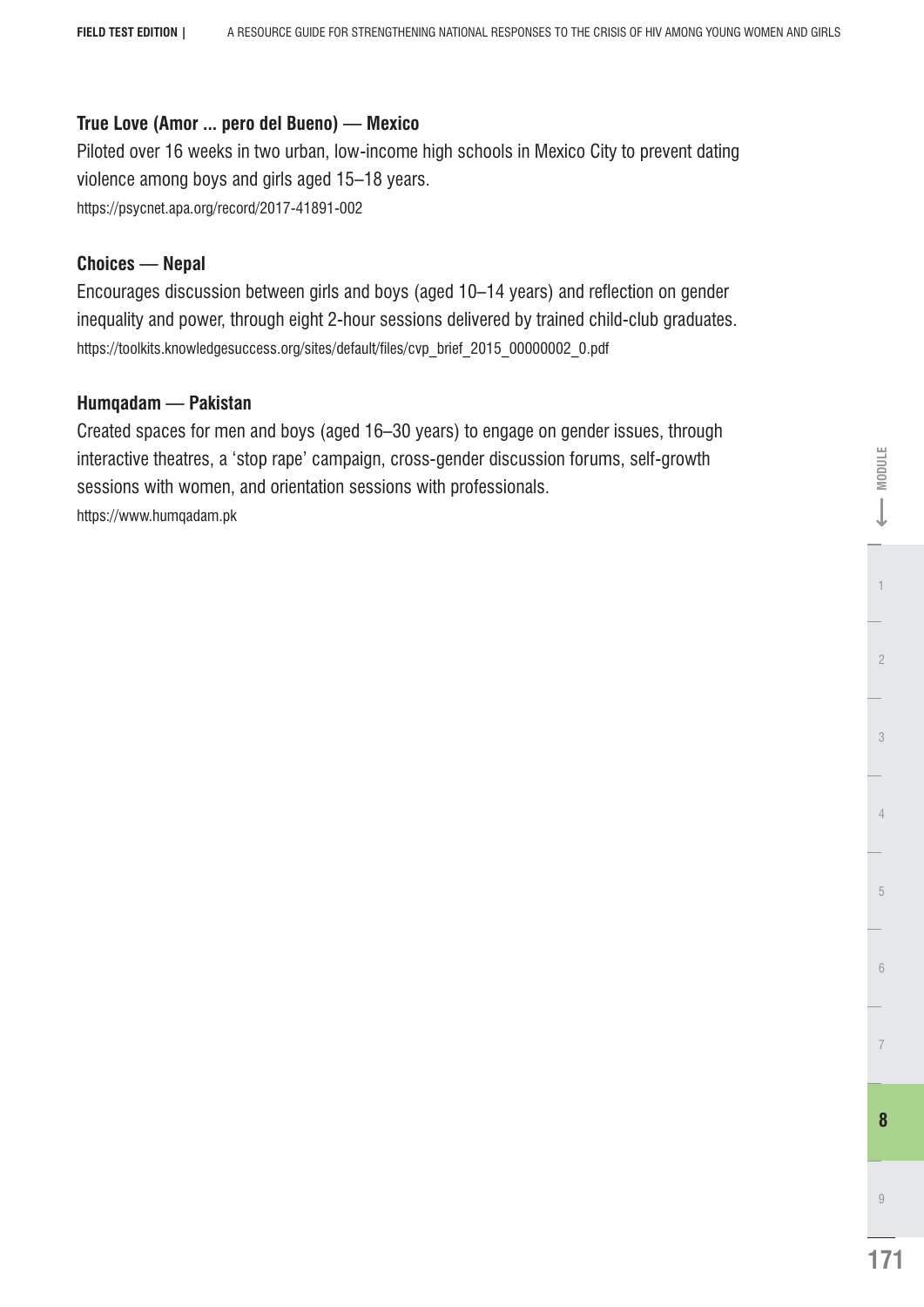# **HIGHLIGHTED IMPLEMENTER RESOURCES**

#### **8.1 Build an Effective Gender-synchronized Programme**

#### **Prevention+**

Rutgers, Sonke Gender Justice, Promundo; 2016–2020; English https://promundoglobal.org/programs/prevention-plus

This programme addresses the root causes of GBV by intervening at four levels: individual, community, institutional and government. Men and women are actively engaged in comprehensive GBV prevention programmes, in which they discuss how to think and talk about gender equality, sexuality and non-violent relationships. Trusted community- and faith-based leaders support the programme as role models, thereby influencing gender-equitable norms and values in the community. Prevention+ trains the staff of government ministries, government representatives, service providers and civil society to integrate gender-transformative approaches in their day-to-day work. Training includes equipping staff with the tools and know-how to interact with young and adult men, women and couples in a manner free from discrimination and bias. Prevention + is active in Indonesia, Pakistan, Rwanda and Uganda, as well as in parts of the Middle East and North Africa region. Advocacy efforts focus on encouraging (inter)national governments to introduce and enact new legislation aimed at preventing and eliminating GBV, and to strengthen enforcement of existing policies and legislation. The aim of Prevention+ is to contribute to the adoption and implementation of national-level policies and systems of evidence-based programming for violence prevention.

#### **Indashyikirwa Project**

CARE Rwanda, the Rwanda Women's Network, and Rwanda Men's Resource Centre; 2015; English http://www.care.org.rw/our-work/programs/vulnerable-women/vw-projects/item/232-indashyikirwa-project

This set of interactive training and take-home exercises is designed to help foster a process of change to reduce GBV among couples in selected communities in Rwanda. The structure and content are built upon the latest learning about effective GBV prevention, including: addressing a power imbalance as a root cause of GBV; recognizing change as a process; understanding triggers of GBV; and building skills to manage triggers and create a healthy, non-violent relationship. The curriculum evolves, within an intensive programme of regular training over a set period, to create a systematic process for behaviour change. In total, there are 22 sessions, each one a maximum of 3 hours.

#### **SASA! Activist Kit: Preventing violence against women**

Raising Voices; 2008; English http://raisingvoices.org/sasa

SASA! is a community mobilization programme developed by Raising Voices in Kampala, Uganda. The Activist Kit is a comprehensive toolkit based on extensive field testing. It is designed for individuals and communities to start working towards a balance of power between women and men. Each one of the four sections of the Activist Kit represents a key phase of community mobilization. The start phase focuses on power within, helping advocates to identify the connections between violence against women and HIV. The awareness phase comprises tools to engage the community and increase awareness of men's power over women. The support phase guides communities to offer support to one another, joining their power with that of others to confront the dual pandemics of violence against women and HIV/AIDS. The action phase offers tools for communities to use their power to take action, with the aim of normalizing shared power and non-violence.

### **8.2 Engage Men and Boys in the Prevention Response**

#### **Once Upon a Boy**

Promundo; 2015; (silent video) https://promundoglobal.org/resources/once-upon-a-boy

This silent cartoon video tells the story of a boy and his experiences growing up, including of peer pressure, his first sexual relationship, his first job, and becoming a father. The video is designed to engage young men, educators and health professionals in critical reflections about rigid models of masculinities and how they influence young men's attitudes and behaviours.

**MODULE** 

7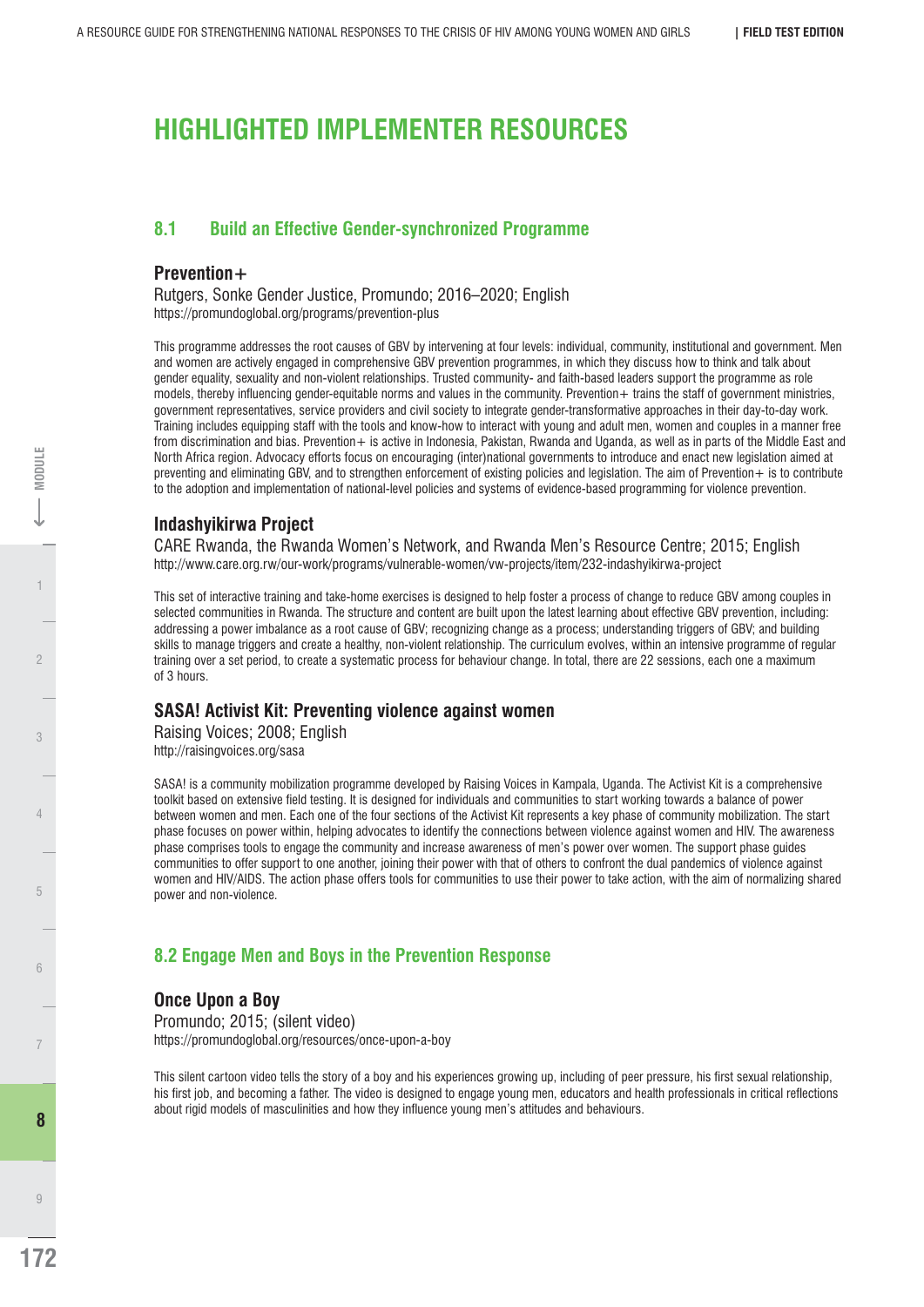# **MenEngage Africa (MEA)**

MenEngage Alliance; 2019; English menengage.org/regions/africa

MEA is part of the global MenEngage Alliance, and is made up of 22 country networks spread across East, South, West and Central Africa, with over 300 non-governmental organizations at grass-roots, national and regional levels. MEA members work collectively to advance gender justice, human rights and social justice in key thematic areas, including SRH and rights, GBV and HIV prevention, child rights and positive parenting, and in promoting peace on the continent of Africa. MEA members implement joint advocacy programmes at national level with their governments, at regional level with regional economic communities, and at international level, on various platforms, on the MEA thematic areas. Through the MEA Africa website, MEA contacts can share, contribute to and collaborate on localized effective engagement strategies.

#### **Advancing Male Engagement in Family Planning + Reproductive Health: An advocacy tool**

Breakthrough ACTION/Johns Hopkins Centre for Communication Program; 2019; English, French https://drive.google.com/open?id=0BwZ26vQdX0Vwcmd0LVpGM2JubzB0U2FiZ1ZaZGNlQzlTdEdF

This tool offers guidance on how to advocate with various audiences to bring about further investment in, commitment to, and implementation of male engagement to improve family planning and reproductive health (FP/RH) outcomes. This provides a strategic planning guide for individuals or organizations working in FP/RH who want to advance male engagement among donors (e.g. private foundations and multilateral and bilateral agencies), local governments, and project implementers (e.g. international and local nongovernmental organizations). Part 1 of the document describes current challenges that prevent ideal male engagement in FP/RH programmes, outlines an overarching vision of how these problems can be addressed through targeted advocacy, and provides indicators for measuring progress. Part 2 proposes an advocacy implementation plan to structure the advocacy approach, set advocacy goals, and select priority advocacy audiences. Part 3 comprises appendices, including a list of the male engagement and advocacy resources referenced in the tool.

#### **MenCare+**

Promundo, Rutgers WP; 2017–2020; English, Spanish, Portuguese https://men-care.org/what-we-do/programming/mencareplus

The MenCare+ programme is a 3-year (2017–2020), four-country collaboration (Brazil, Indonesia, Rwanda and South Africa), created to engage men aged 15–35 years as partners in maternal and child health and in SRH and rights. The 'plus' in MenCare+ represents the targeted effort to bring men into the health-care system as active and positive participants in their own health, as well as in the health of their partners and children. Working within public health systems, MenCare+ country partners conduct group education sessions with youth, couples and fathers on SRH and rights, maternal and child health, gender equality and caregiving. To ensure the sustainability of MenCare+, partners actively target public health systems to incorporate the initiative and its tenets and programming into services.

### **Coaching Boys into Men (CBIM)**

CBIM; 2017–2019; English, Spanish, French http://www.coachescorner.org/tools

CBIM is the only evidence-based prevention programme that trains and motivates high school coaches to teach young male athletes healthy relationship skills and that violence never equals strength. The guiding principles are the power of sports, coaches as leaders, and building leadership while transforming norms. This website offers tools for coaches to successfully deliver the CBIM curriculum, advocacy tools to work with a coach or programme to organize and implement the programme, promotion tools, clinic tools to train coaches, and evaluation tools to launch a programme evaluation. The curriculum consists of 15-minute sessions once a week over 12 weeks. There are also webinars about Athletes as Leaders — a CBIM complementary programme for girls in high school athletic teams, which aims to empower girls to take an active role in promoting healthy relationships and ending sexual violence.

# **Manhood 2.0: A curriculum promoting a gender-equitable future of manhood**

Promundo; 2018; English

https://promundoglobal.org/resources/manhood-2-0-curriculum

Manhood 2.0 is a gender-transformative curriculum to engage young men aged 15-24 years in reflecting on gender equity, violence prevention, and creating healthier and more equitable relationships. The initiative is an adaptation of Program H, an evidence-based programme launched by Promundo and partners in 2002 and since adapted in more than 35 countries around the world. Underpinning this approach is the knowledge that the ways in which boys and young men are socialized hold profound implications for the health, wellbeing and security of all people. Hence Manhood 2.0 encourages young men to reflect critically on their identities within the particular contexts in which they are formed. The manual was created for facilitators. The curriculum includes sessions to enable young men to reflect on and build collective support for making positive, healthy changes in their lives.

 $-$  MODULE